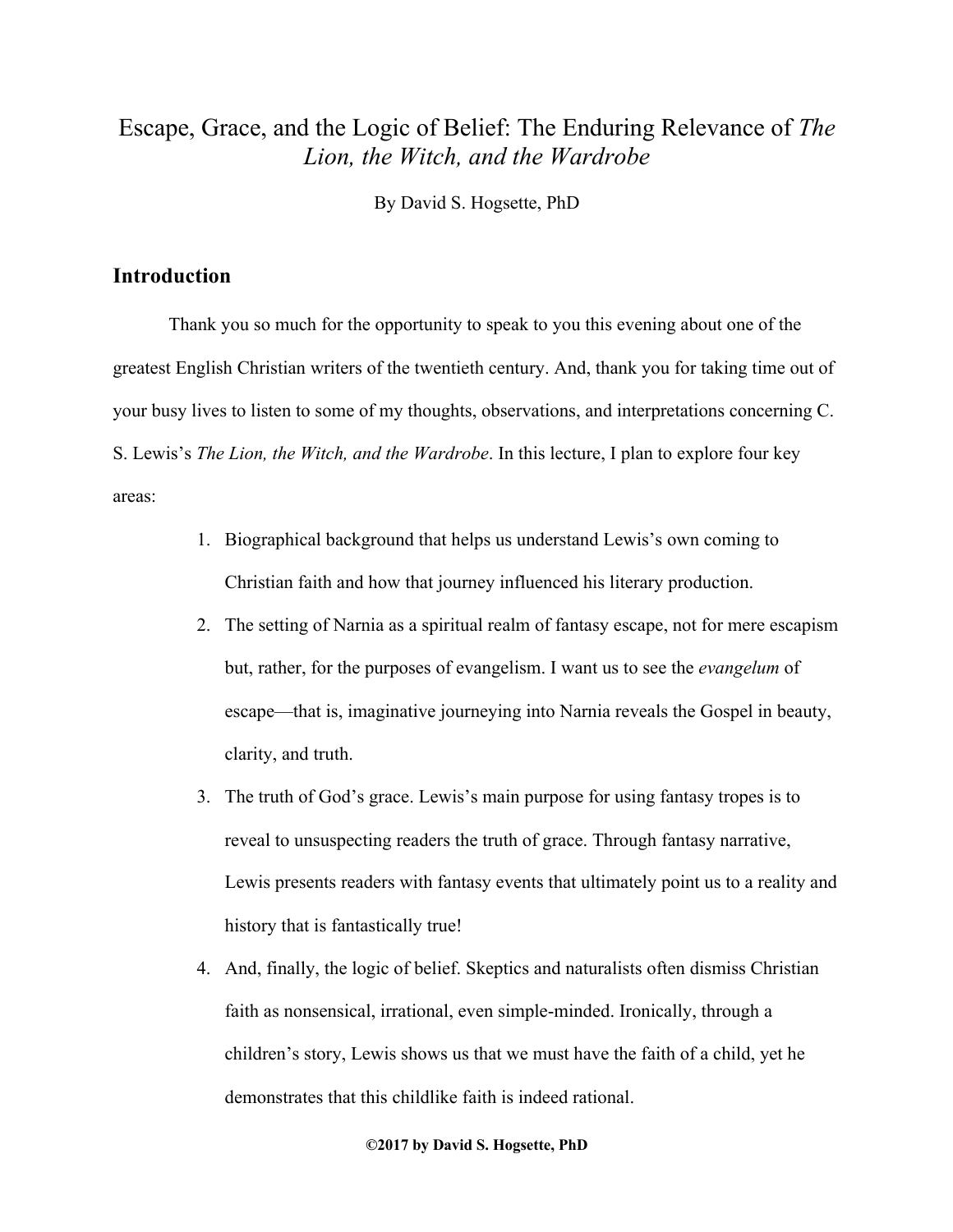After the lecture, we will have time for questions, answers, and discussion. I hope we can interact in productive, engaging, and edifying ways on these issues that remain significantly relevant, for the Gospel of Christ and the Truth of His message never go out of style. Now, may I have your attention, and may the Lord sanctify what is spoken here tonight, for His glory and for our mutual good.

### **Most Unlikely of Converts, Most Powerful of Apologists**

When considering the early life of C. S. Lewis, it is not terribly surprising that he would go on to become one of the most beloved writers of children's novels the world has ever known, and in some ways, it is not unreasonable that he would become the literary friend of Tolkien. However, what is surprising is that Lewis would come to share the Christian faith of his Oxford colleague and dear friend (though as an Anglican whereas Tolkien was a devout Catholic), and more unexpected is that Lewis developed into one of the most influential Christian apologists of the twentieth century. His writings about Christian faith, critical thinking, morality, and the intersections of religion and science continue to inform rational discussion and debate on these topics today, inspiring thinking Christians to delve deeper into the intellectual aspects of faith and to refute the many counter claims of agnostics and atheist fundamentalists, otherwise known as the New Atheists.

Lewis abandoned Christianity early in life and considered intellectualism as an inoculation against the errors and follies of faith. Yet, the very intellectual pursuit of truth that he so loved forced him to confront, head on, the intellectual and moral challenges of theistic belief, and once this reluctant convert bent his knee to his Savior, Jesus Christ, there was no turning back. He became the towering Oxford don and Christian apologist, doing his work as unto the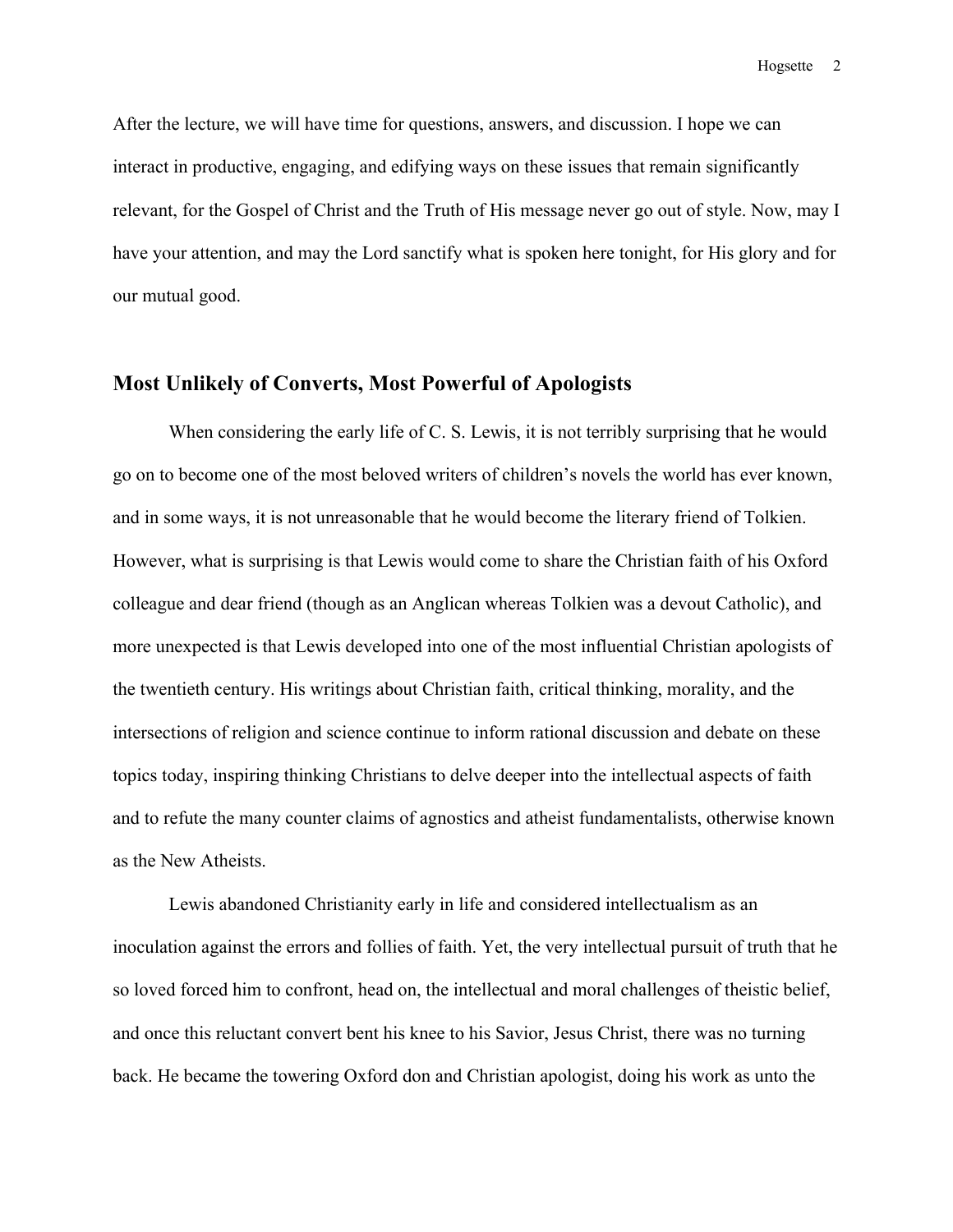Lord, who believers loved to read, seekers loved to pursue, and skeptics loved to hate. Whatever one's views of the man, Jack, as he preferred to be called, was remarkable, and his literary and apologetic challenges to his own generation persist today, speaking eternal Truth to temporal, secular power, causing many to look inward to see their own needs and then to look outward to find provision in Christ.

Lewis was born in Belfast, Ireland, in 1898, just as Great Britain was beginning its gradual and, in many ways, painful transition from the Victorian era into the Edwardian period. In 1905, the family moved into their new home, called Little Lea, just on the edge of suburbia. This country setting inspired the play and imaginings of little Lewis and his older brother Warren, who together would ride their bicycles into the country and soak in the beauty of nature. In this charming, almost idyllic setting, Lewis developed a love for fairytales, especially those of Beatrix Potter, Yeats, and James Stevens, and those told him by his nursemaid Lizzie Endicott. So enthralled was Lewis by the fairy worlds of story and the natural beauty of his surroundings, that by the age of six he was writing his own stories and creating his own fantasy realms with his brother Warren.<sup>1</sup>

This world of fairy wonder and idyllic charm was soon darkened by the realities of sickness, pain, suffering, and death, worldly elements that would haunt and revisit Lewis throughout his life, challenging him to grapple intellectually and spiritually with the deeper questions these hardships raise in all who encounter them. Lewis's mother, Flora, became increasingly ill, and at times the house was bustling with doctors and nurses. They soon realized that she was suffering from cancer, and they operated there in the home, which was common at that time. She recovered for a while following the surgery, but then the cancer returned, as did

<sup>1</sup> Green and Hooper, *C. S. Lewis*, 20-22.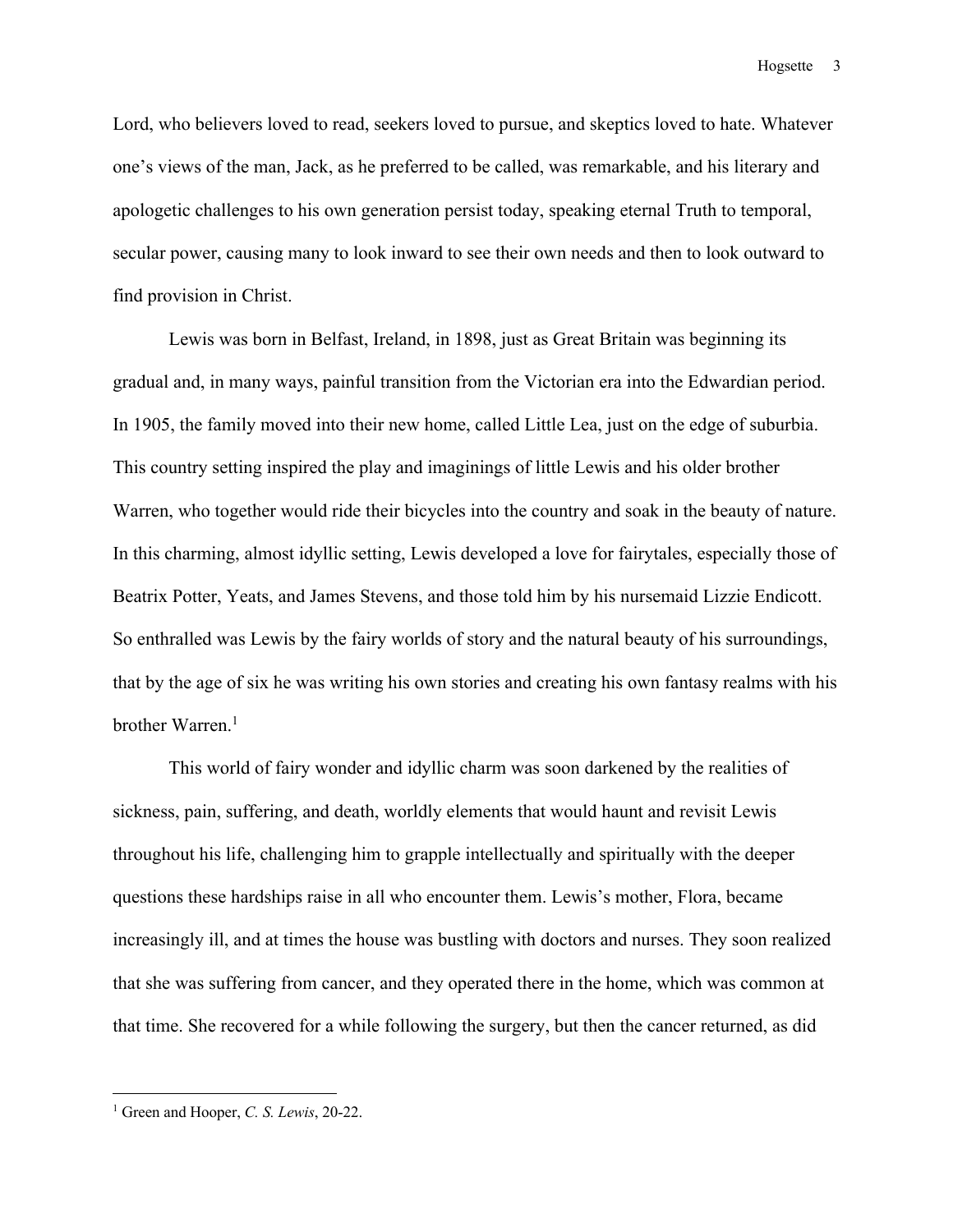the pain and suffering. She eventually died in August of 1908.<sup>2</sup> Witnessing the sickness and death of his mother weighed heavily upon the mind and soul of little Lewis, especially given the family's Anglican Christian faith which taught the sovereignty of a loving and benevolent God. Lewis prayed earnestly for God to save his mother, but it was not to be. The logical question that began percolating in his mind was, simply, why? Why would a good, loving, and all-powerful God allow his mother to suffer a painful illness and then die, abandoning him to this dark and painful world?3 These were, and still are, serious questions that cried out for answers, but he would not find sufficient, faith-sustaining answers for another few decades.

Understandably, Flora's death deeply hurt Lewis's father, Albert. Unfortunately, Albert responded by retreating deeper into himself, becoming even more alienated from his two boys. Albert couldn't give proper attention nor care to the two boys, and he sent them off to boarding school. Lewis was sent to the very harsh Wynyard School in Hertfordshire, which was run by a tyrannical headmaster. Later, Lewis attended Cherbourg, a preparatory school in Malvern, Worcestershire, where he seemed to have a more enjoyable time than at Wynyard School. His studies during this time did not help him find answers to his deeper questions as to why God would allow his mother to die; in fact, he was driven further and further from faith into atheism. Lewis ultimately lost his faith in the existence of God and the practical relevance of Christianity while studying at Cherbourg school, where most of the teachers assumed all religions, religious thought, and theology were pure nonsense and all notions of religious faith mere illusion.4 For the next several years of boarding school study and into his time at Oxford, Lewis worked from the assumption that God did not exist and that all religions were mere myth that did not present

<sup>2</sup> *Ibid*., 24-25. 3 Jacobs, *Narnian*, 4-5.

<sup>4</sup> Green and Hooper, *C. S. Lewis*, 25-30.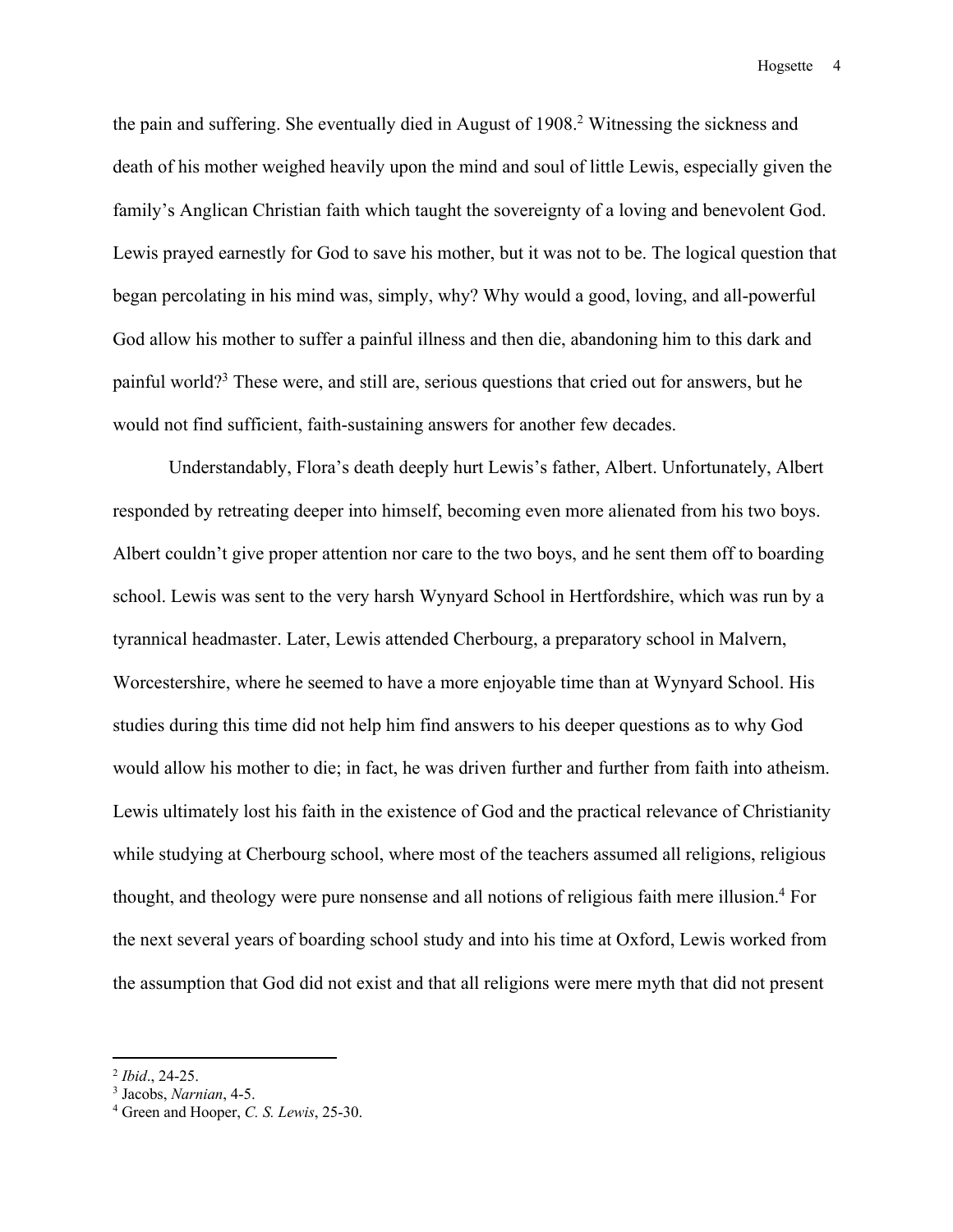any shred of truth or ultimate meaning, beyond the literary expression of cultural norms and expectations.

In 1913, Albert removed Lewis from Cherbourg and sent him to Malvern College, a secondary school for boys. Because his brother Warren got on famously there, Albert hoped that Lewis would also thrive in this environment. Unfortunately, Lewis did not fare so well, mainly because, unlike Warren who was adept socially and very outgoing, Lewis could not adapt to the socially competitive nature of the school. Albert eventually decided to send him to study with William T. Kirkpatrick who had a profound influence and lasting effect on Lewis's educational and rational development. Kirkpatrick retired from being headmaster at Lurgan College in 1899, and he spent the rest of his career taking in private pupils at Gastons, Great Bookham, Surrey. In 1914, Lewis began studying with Kirkpatrick, and he would never be the same.<sup>5</sup> Lewis was indeed a bright young man, but his mind was not yet sharpened, trained, nor focused. Under Kirkpatrick, he learned the rigors of logic and argumentation, and he delved deeply into the world of philosophy and rational thought. At this point, Lewis's personal and experiential atheism became philosophically sustained and reinforced under the tutelage of Kirkpatrick, who himself gave up training in the Presbyterian ministry when he lost his faith in the existence of the God of the Bible.<sup>6</sup> Interestingly, all the arguments for atheism that Lewis would imbibe and accept under Kirkpatrick were the very points he would spend the rest of his life refuting after his eventual return to faith.

As Lewis began studying with Kirkpatrick, World War I was well underway, and by 1916, the Allies were failing against the German forces. As an Irishman, Lewis could have claimed exemption from conscription, but he believed strongly in his duty to serve. By enlisting

<sup>5</sup> *Ibid*., 34-41.

<sup>6</sup> Jacobs, *Narnian*, 45-48.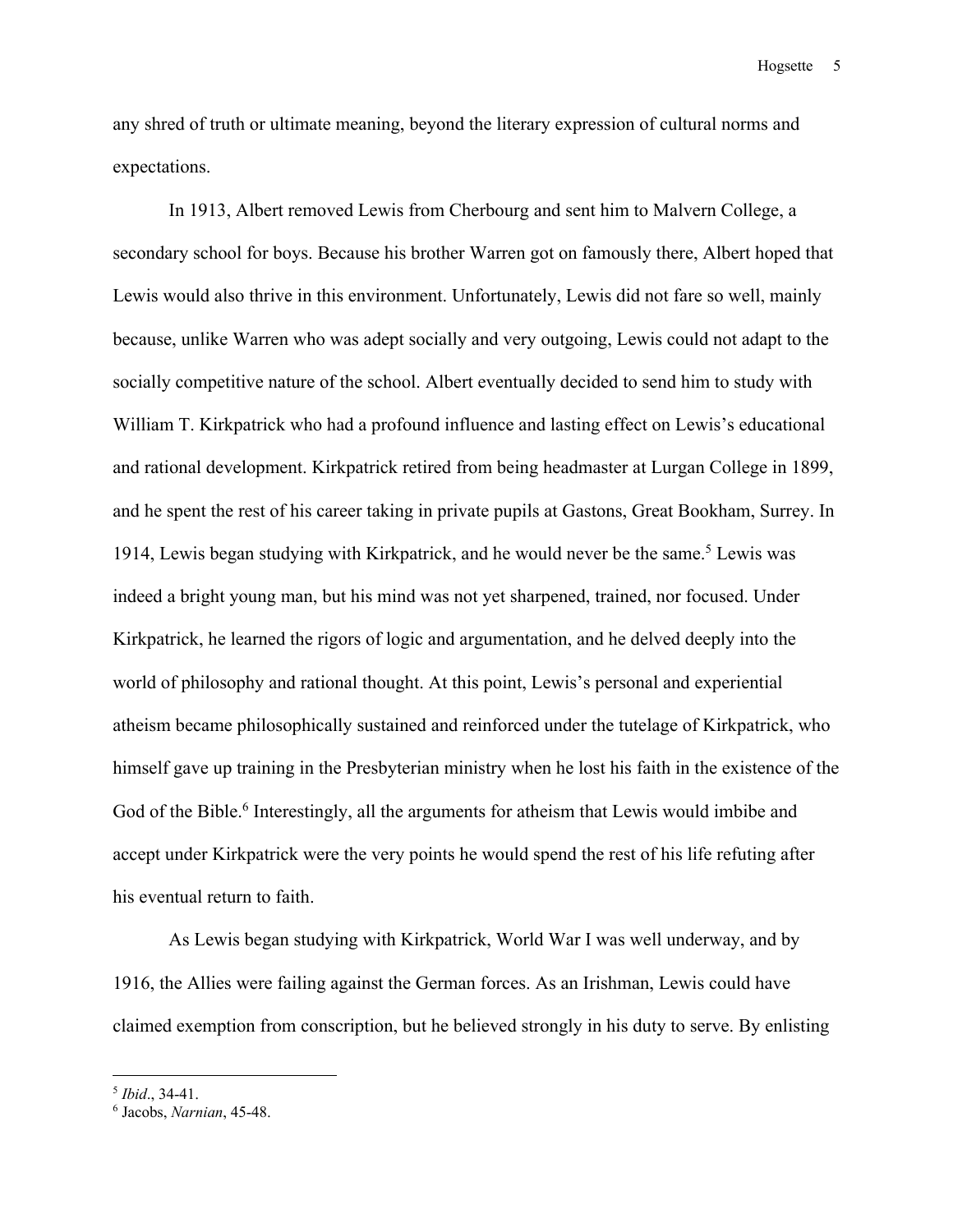voluntarily, he could go to Oxford, join the Officers' Training Corps, and then gain a commission as an officer. He took the scholarship examination and passed, becoming a Scholar of University; however, he was not yet officially a member of Oxford. For that, he needed to pass the Responsions entrance examination. He returned to Kirkpatrick in 1917 to study mathematics, especially algebra, so as to pass the entrance examination. Unfortunately, he did not pass, but he did stay on at Oxford as part of the Officer's Training Corps and became good friends with Paddy Moore, his military training roommate. At this time, Lewis met Mrs. Moore, Paddy's mother, and became infatuated. Lewis and Paddy made a mutual pact that if either of them were killed in battle, the survivor would vow to take care of the other's family.

Both were sent to France to fight on the front. Lewis took sick early on and spent a few weeks recovering in hospital, but he eventually returned to battle on the front and was injured in April of 1918 by "friendly fire"—an English shell went off target and exploded near the Allied forces. Lewis was sent back to London, England, to receover from his injuries and was soon discharged from the military. However, Paddy died in battle, and good to his word, Lewis took in Mrs. Moore and Paddy's sister, Maureen, in 1921 in order to care for them. Lewis kept his promise to Paddy, looking after Maureen until she was married and caring for Mrs. Moore until her death in 1951.<sup>7</sup> There is much speculation and ink spilled over the nature of Lewis's relationship with Mrs. Moore, but whatever the case may be, what shines through clearly is that Lewis was a man of his word, and he sacrificed much to honor his duty to Paddy's mother and sister. Lewis gives life to this same strength of will and nobility in many of his literary characters and narrative plots.

<sup>7</sup> Green and Hooper, *C. S. Lewis*, 46-66; Jacobs, *Narnian*, 92-93.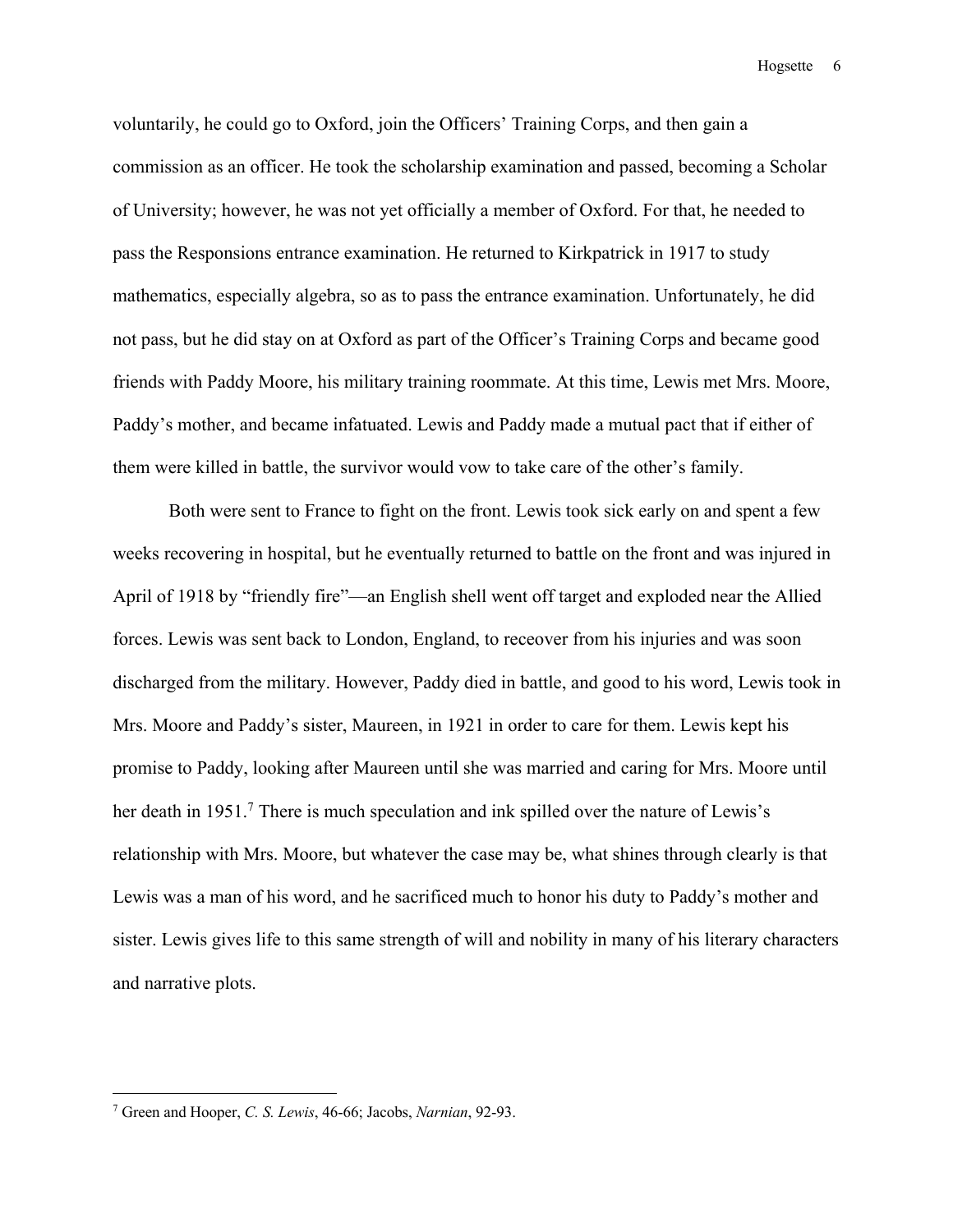After recovering from his injuries sustained during the war, Lewis returned to complete his studies at Oxford with a scholarship awarded to war veterans. He finished his studies by 1923, earning a First Class Honours in the Honour School of English Language and Literature. In 1924 he accepted a temporary position at Oxford as a philosophy tutor, replacing E. F. Carritt who was on a one-year leave to America. Then, in 1925 Lewis was awarded an official five-year fellowship in Magdalen College, Oxford, as Tutor in English Language and Literature, where he met and became friends with J. R. R. Tolkien. Of course, they were not immediately fast friends, as Lewis thought Tolkien to be a bit of a dinosaur. However, this friendship would help usher in one of the most significant changes in Lewis's life, and many people would consider this seemingly chance meeting to be most providential.<sup>8</sup>

Ever since the death of his mother, Lewis had been running away from God. Throughout his skepticism and angry rejection of the Christian God, he had not really examined the alternatives. The rejection of God was easy enough, but discovering God's replacement continued to be an intellectual and spiritual problem. The issue resurfaced in a seemingly innocuous way, concerning the existence of creativity and mind in humans. Lewis asked, why do intellect and imagination exist in the first place? Where do they come from, and why do humans seem unique in possessing these cognitive faculties? He soon realized that strict naturalistic materialism could not answer these tough questions adequately. Lewis reasoned that random, unthinking natural causes could not give rise to such metaphysical qualities, and he could find no clear survival benefit to artistic expression and intellectual pursuits. If anything, Lewis surmised, these contemplative faculties make it harder for humans to survive, as time is "wasted" thinking and creating instead of hunting, gathering, and providing for progeny.

<sup>8</sup> Green and Hooper, *C. S. Lewis*, 66-88.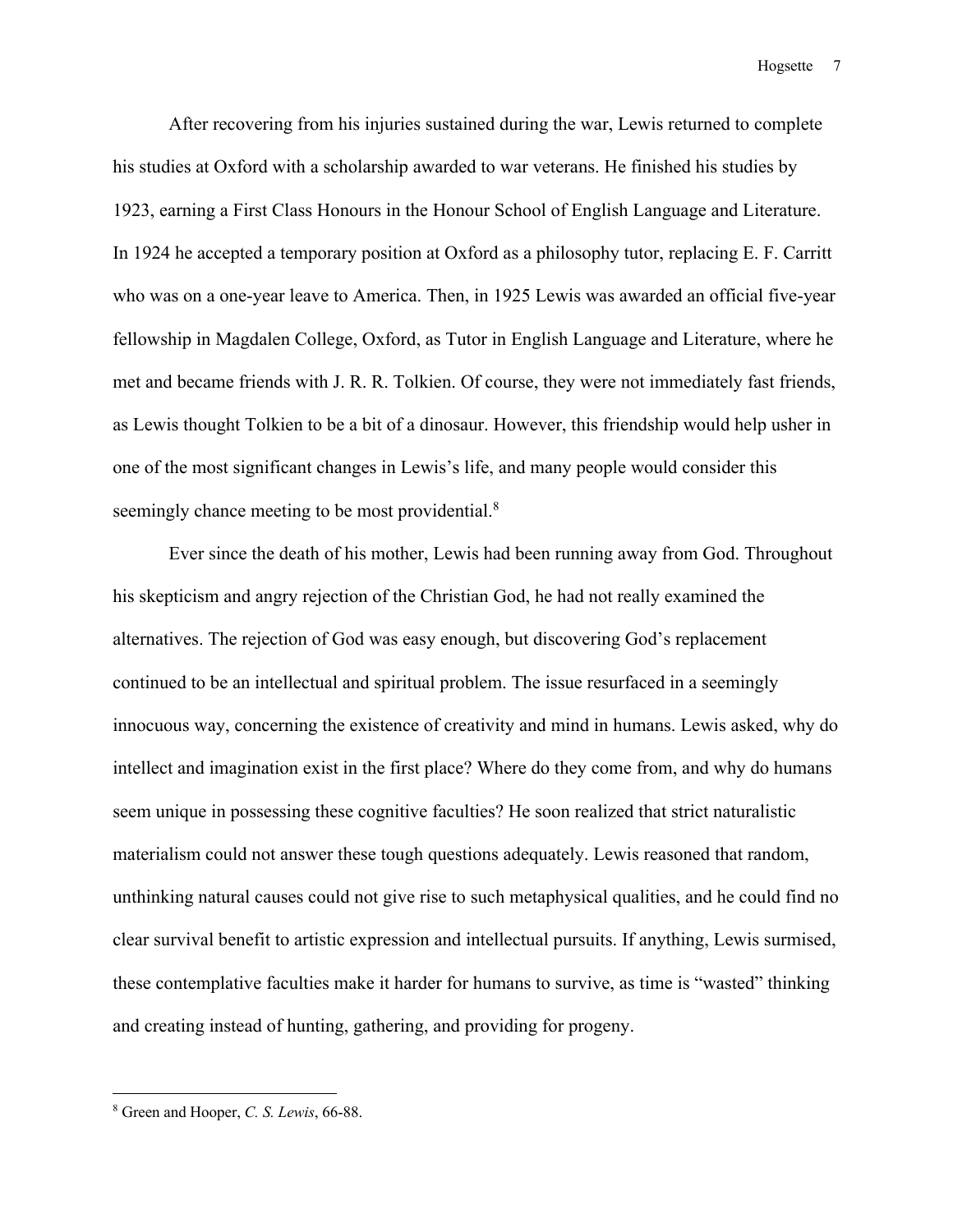Lewis continued to struggle with various ultimate questions in philosophy that deal with origins, meaning, destiny, and especially morality. His examinations of such philosophers as Hegel and F. H. Bradley left him dissatisfied, and he found the theism of Berkeley much more convincing. In 1929 he decided that God indeed exists, necessarily, and he moved intellectually and spiritually from atheism, to agnosticism, and then to theism. Through much meditation and self-examination, and after many discussions with his Christian friends J. R. R. Tolkien and Hugo Dyson, Lewis finally accepted Christ as God and became a Christian. The key intellectual point that opened his mind and heart was the consideration that all the various pagan myths about dying gods were types of divine truth pointing to Christ who was myth made real: Christ was God in the flesh who entered human history and fulfilled all the hopes of the pagan myths.<sup>9</sup>

Lewis's intellectual life had come full circle, moving from nominal childhood Christianity, into doubt and skepticism over the death of his mother, to hard-nosed atheism and then a tempered agnosticism via rigorous philosophical study, to philosophical theism after examining the logical and existential strengths and weaknesses of atheism, and, finally, to Christian theism (Anglicanism) upon further analysis of the biblical claims of Jesus Christ. Providentially, this most unlikely of converts went on to be one of the most powerful Christian apologetic voices in the twentieth century. There is no doubt that Lewis was an accomplished literary scholar whose ideas are still read and discussed today, publishing such works as *The Allegory of Love: A Study in Medieval Tradition* (1936), *A Preface to Paradise Lost* (1942), *English Literature in the Sixteenth Century, Excluding Drama* (1954, volume 3 in the *Oxford History of English Literature*), *An Experiment in Criticism* (1961), and dozens of scholarly

<sup>9</sup> *Ibid*., 90-118.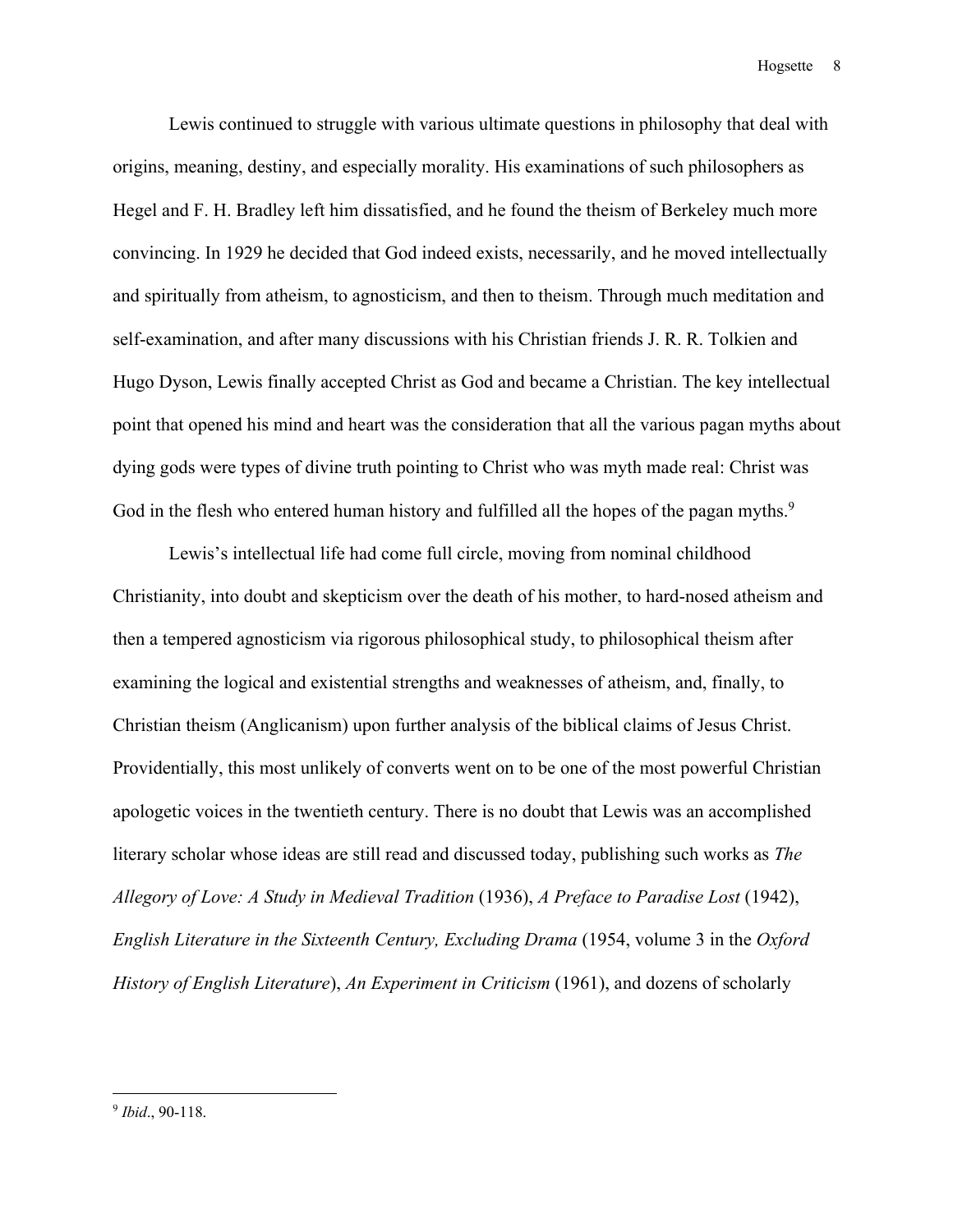articles on medieval and renaissance literature, myth and fairytales, fantasy literature, and science fiction.

Arguably, his greatest and most enduring work (and to many readers, his most endearing) was in the realm of Christian apologetics—the philosophical, theological, and historical defense of the Christian faith. Indeed, many of his Oxford colleagues did not approve of his apologetic work, and some critics have argued that he was denied the position of Chair of Medieval Studies at Oxford due to anti-Christian prejudice,<sup>10</sup> but Lewis soldiered on, publishing such books as *The Pilgrim's Regress* (1933), *The Problem of Pain* (1940), *The Screwtape Letters* (1942), *The Great Divorce* (1945), *Mere Christianity* (1952), and *Surprised by Joy* (1955), among so many other theological and apologetic texts. His Christian theological and philosophical views also permeate his beloved works of literature, including *The Space Trilogy* (1938-45), *The Chronicles of Narnia* (1949-54), and *Till We Have Faces* (1954). Through his scholarly, popular, and literary work, Lewis returned intellectual and artistic respectability to biblical Christian faith. Not everyone who reads Lewis's works will come to believe as he did regarding Christ and Christianity; however, those who do engage his writings with an honest and open mind cannot say simply reject Christianity and its teachings as mindless, irrational drivel. To do so would be, itself, irrational, belying intellectual dishonesty and epistemological prejudice.

## **Narnia and the Evangelum of Escape**

 $\overline{a}$ 

One of the most charming aspects of Lewis's masterpiece, The Chronicles of Narnia, is the land of Narnia itself. As with all good mythopoeic fantasy, there must be an engaging realm

<sup>&</sup>lt;sup>10</sup> See Mitchell, "Bearing the Weight of Glory," for analysis of how Lewis's public evangelism and publishing of Christian apologetics and theology hurt his academic career and professional advancement at Oxford.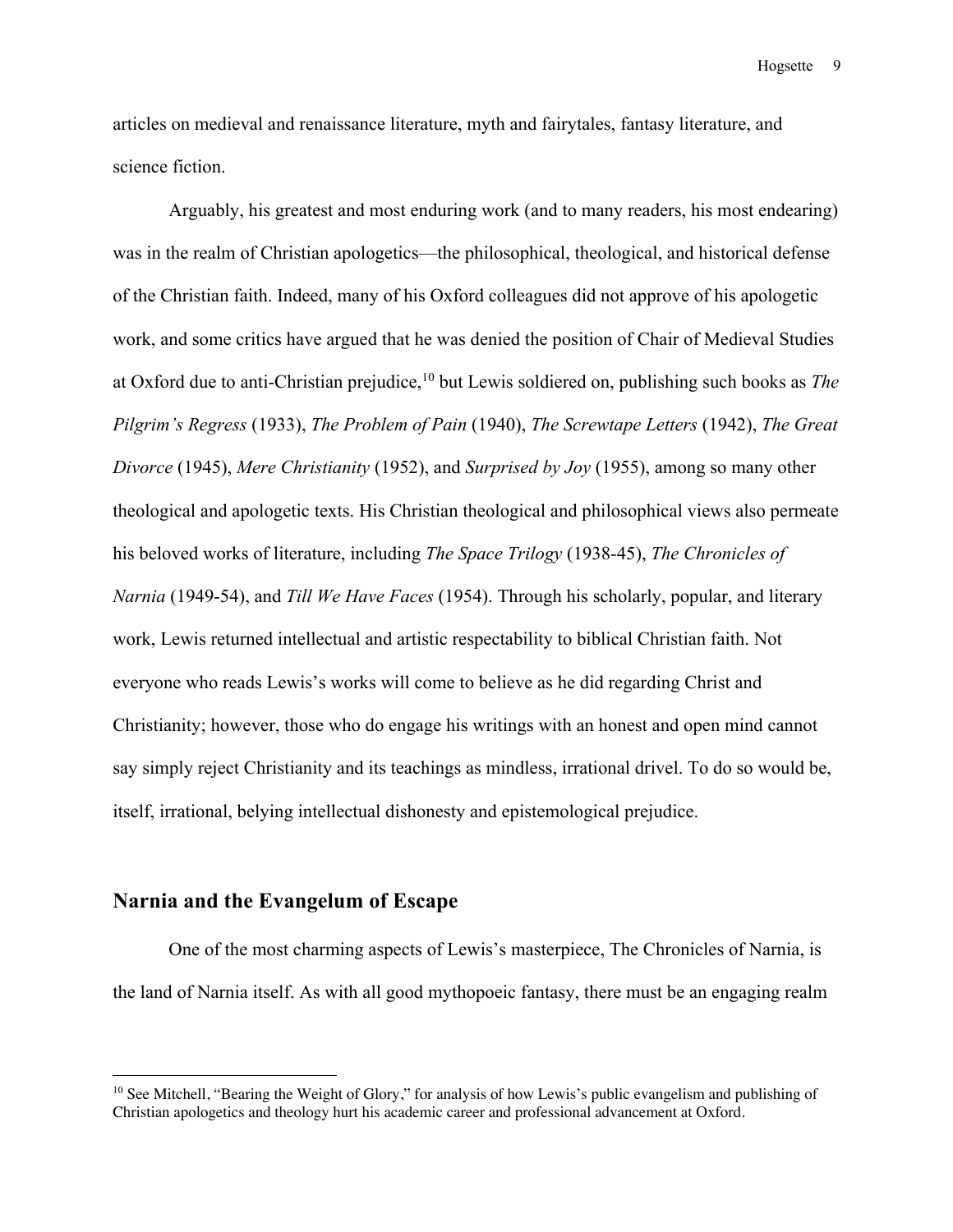of imaginative, fantastical escape. However, the point of the escape is not mere escapism or escape for the purpose of banal, pointless entertainment. Rather, the imaginative journey into other realms of creation must serve a larger cognitive, emotional, moral, and spiritual purpose. For Lewis, as with his peers and forefathers in the craft, his fantasy realms and creations served this larger mythopoeic purpose. As Colin Duriez rightly points out, Lewis drew heavily from the mythopoeic theories of the sacred or redemptive imagination of the Romantic poets, as did his literary mentor George MacDonald and his dear friend and fantasy subcreator J. R. R. Tolkien. Like these and other high fantasy writers of mythopoeic literature, Lewis believed that the escape into another world is to search for a deep and abiding joy that surpasses our earthly understanding. Lewis acknowledged a deep longing in the human heart that he called *Sehnsucht*, which points to an otherworldly joy. This longing for joy, a deep sense of spiritual homelessness in this material world, compels the writer to write fantasy and that invites the reader to enter fantasy realms in search of the Master's Home, the very Kingdom of God wherein there is a mansion prepared for those who seek him.<sup>11</sup>

Yet, despite Lewis's own idealism regarding the spiritual function of proper fantasy escape, there were critics, as in the Victorian and early Edwardian periods, who feared the detrimental effects of an overindulgence in fantasy reading, namely that readers, especially children, will become so enamored with the other worldly that they will be useless in their daily lives. Lewis, of course, would have none of that, saying pointedly that fantasy does not distract us from life but, rather, adds value to it: "But at its best it can do more; it can give us experiences we have never had and thus instead of 'commenting on life,' can add to it."<sup>12</sup> Lewis addresses those critics who feared that fantasy and mythopoeic stories were harmful in that it set up

<sup>&</sup>lt;sup>11</sup> Duriez, "Romantic Writer," 104-05.

<sup>12</sup> Lewis, *Of Other Worlds*, 38.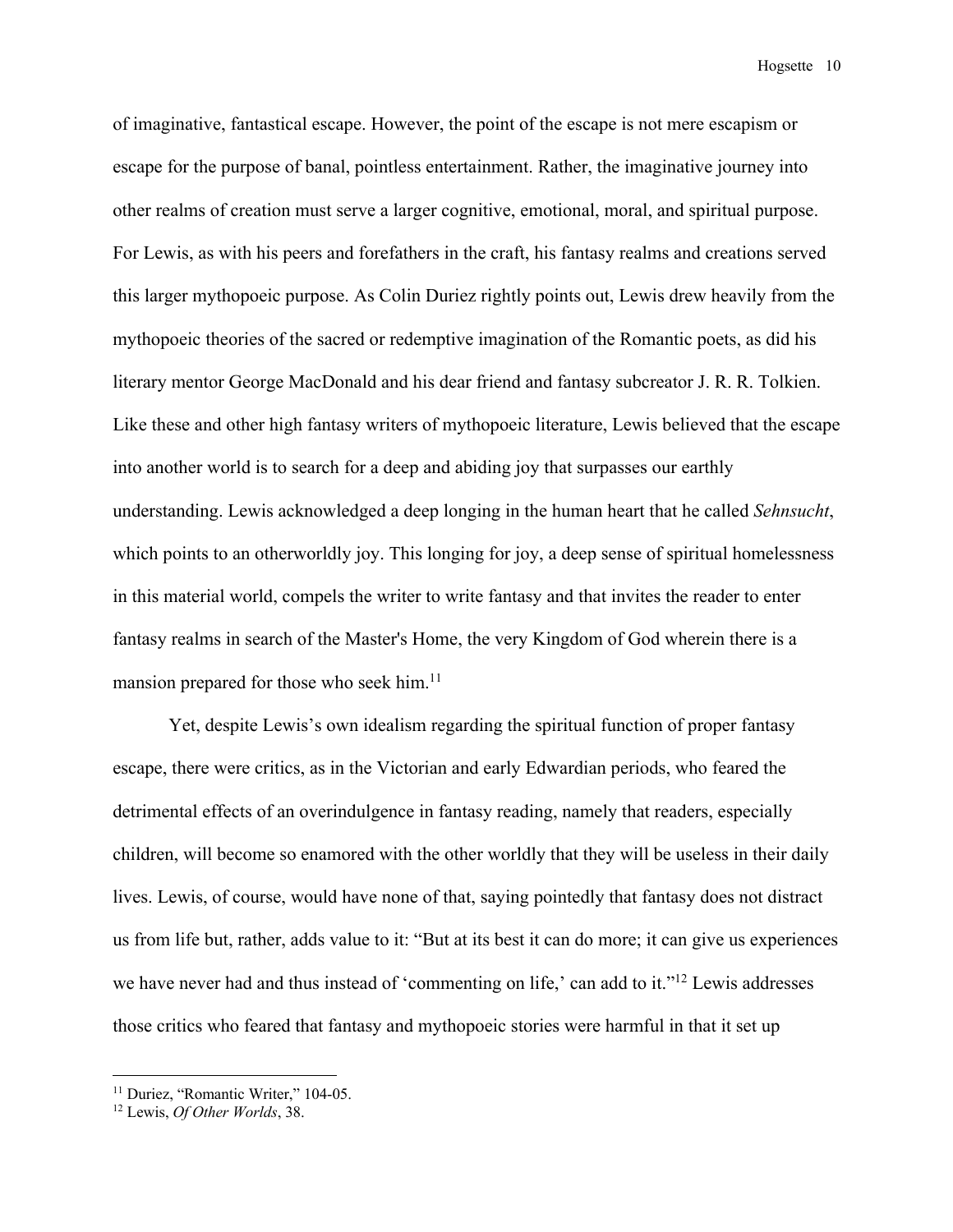unreasonable expectations and returned readers to the real world "unsettled and discontented."13 Lewis argued the exact opposite, claiming that the fairy story or the fantasy tale "paradoxically enough, strengthens our relish for real life. This excursion into the preposterous sends us back with renewed pleasure to the actual."<sup>14</sup> Lewis argues clearly that escapist literature does not prejudice the mind and imagination against the real, and it does not result in depression because of unrealistic expectations established by the fantastic that are left unfulfilled in the real world. Rather, Lewis believes that fantasy enlivens the imagination and re-educates the sensibilities such that the real world is better understood, seen in a new light, and given new significance. The real is reimagined and remystified, such that we can see true magic within the created world that skeptical naturalism and dull realism reduces to mere physicality. Ironically, and importantly, Lewis suggests that the dangers of mere escapism come from realistic tales, not fantasy. The realistic tales in which children read about "themselves" or about other children having similar experiences as themselves are the ones that do the most damage to children, because they merely feed their ego and offer up unrealistic expectations that ultimately disappoint.<sup>15</sup> [PROVIDE EXAMPLE OF REALISTIC STORY BEING A PROBLEM ACCORDING TO LEWIS]

If, in fact, the function of escapism in fantasy is to encourage readers to re-experience the real in newly enlightened spiritual ways and to understand deeper truths in the real that are revealed in the fantastic, then what, exactly, is this truth that Lewis wishes to illuminate? By following the children into Narnia and back again, readers discover the very same things the fictional children do, that God is a God of love who created us in love and who saves us through love by sacrificing himself to pay for the penalties of our sin so that, by faith, we might enjoy

<sup>13</sup> *Ibid*., 14.

<sup>14</sup> *Ibid*., 15.

<sup>15</sup> *Ibid*., 29-30.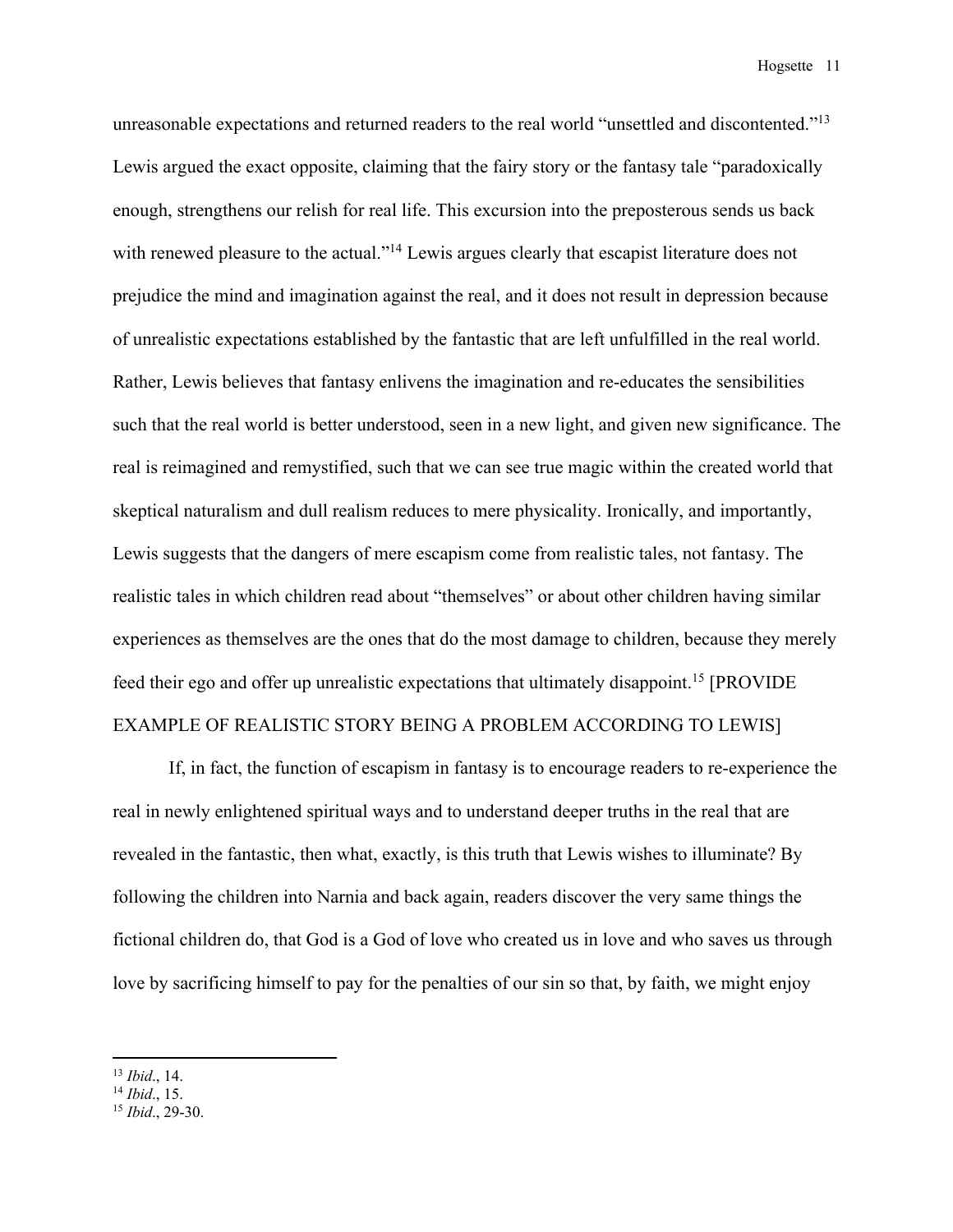community with him for an eternity. In short, Lewis attempts to use fantasy escape to prepare readers' hearts and minds to consider and even accept as true the very Gospel of Jesus Christ. How does Lewis accomplish this lofty literary goal? First, he deals on the level of fantastic myth and urges readers to consider how in Christ myth became historically real. Lewis considered myth and fantasy as creative ways in which the author as subcreator, sparks the imaginations of readers and goads them into perceiving eternal truths.

This is the mythopoeic nature of high fantasy, according to Lewis's and Tolkien's theory of mythic, fantastical literary creation. Pearce explains Lewis's view of the spiritually instructive function of myth: "Since we are made in the image of God and since we know that God is the Creator, it follows that our creativity is the expression of the *imageness* of God in us. As such, all myths, as the product of human creativity, contain splintered fragments of the one true light that comes from God. Far from being lies, they are a means of gaining an inkling of the deep truths of metaphysical reality."16 Thus by telling and retelling myth, fantasy writers can open hearts and minds to bits of truth, and by retelling the One True Myth, the Gospel of Christ, through mythopoeic fantasy, Lewis believed that he could prepare unbelieving hearts and minds to consider the truth claims of Christ. Some Christian readers are confused, even put off, by Lewis expressing the Gospel as myth made real, but this in no way is a heretical notion. In a letter to his friend Arthur Greeves, Lewis explains:

> Now the story of Christ is simply a true myth: a myth working on us in the same way as the others, but with this important difference that *it really happened*: and one must be content to accept it in the same way, remembering that it is God's myth where the others are men's myths: i.e., the Pagan stories are God expressing

<sup>&</sup>lt;sup>16</sup> Pearce, "Narnia and Middle-earth," 120-21.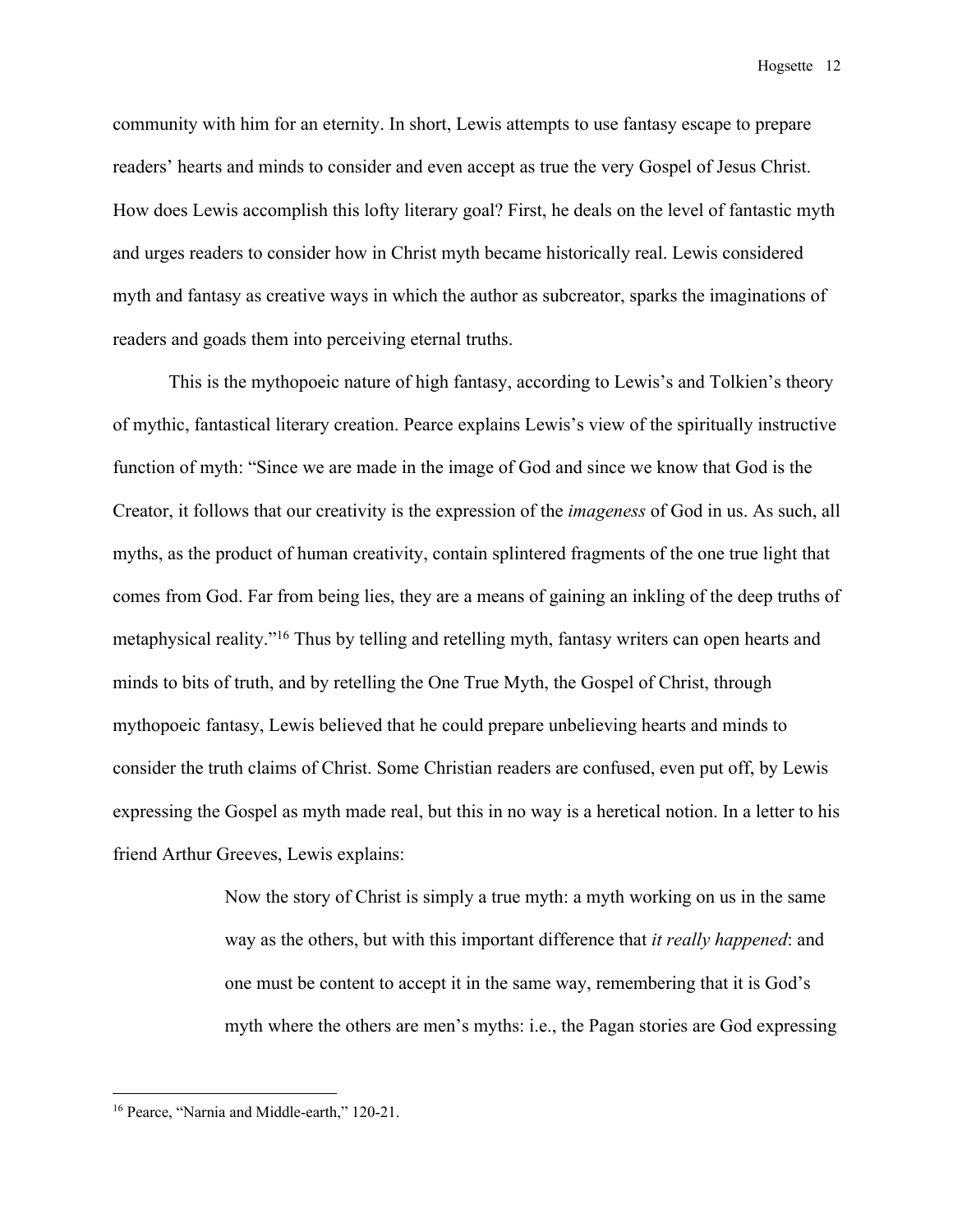Himself through the minds of poets, using such images as He found there, while Christianity is God expressing Himself through what we call "real things."<sup>17</sup>

Thus, by recasting the Gospel, the "true myth," within the context of his mythopoeic fantasy tale, Lewis attempts to open the hearts and minds of readers to the possibility that the history of Christ is God's story, His-story, history—that it actually happened in the real world as Aslan's tale happens in the imaginative world of Narnia.

Therefore, escape into fantasy in general, and into Narnia specifically, functions as a kind of literary evangelum. Lewis uses literary production and imaginative escape evangelistically. Steven Smith argues that in the Narnia tales, Lewis engages in pre-apologetics, preparing the hearts and minds of his readers to consider the claims of Christ more seriously through imaginative tales that make the supernatural at least plausible if not wholly possible:

> As we speak of creating a disposition to *hear* the gospel as 'pre-evangelism,' we can speak of creating a predisposition to *believe* the truth of the Christian vision and to doubt the alternatives as 'pre-apologetics.' Because it attempts to change the readers' vision or imagination, to give them new assumptions about what is, or can be, true, pre-apologetics is done primarily through story, through stories that undermine the secular story and make believable the Christian story.18

John Bowen reinforces this view that Lewis uses fantasy evangelistically by explaining that Lewis understood his mythopoeic fantasy stories as a kind of apologetic and evangelum that encourage readers to know Christ in their real world:

> In some ways, Lucy and Edmund at this point stand for all of us, so that Aslan's words to them are Lewis' words to us: that Aslan is trying to communicate with

<sup>17</sup> Hooper, *They Stand Together*, 427-28.

<sup>&</sup>lt;sup>18</sup> Smith, "Awakening from the Enchantment," 169.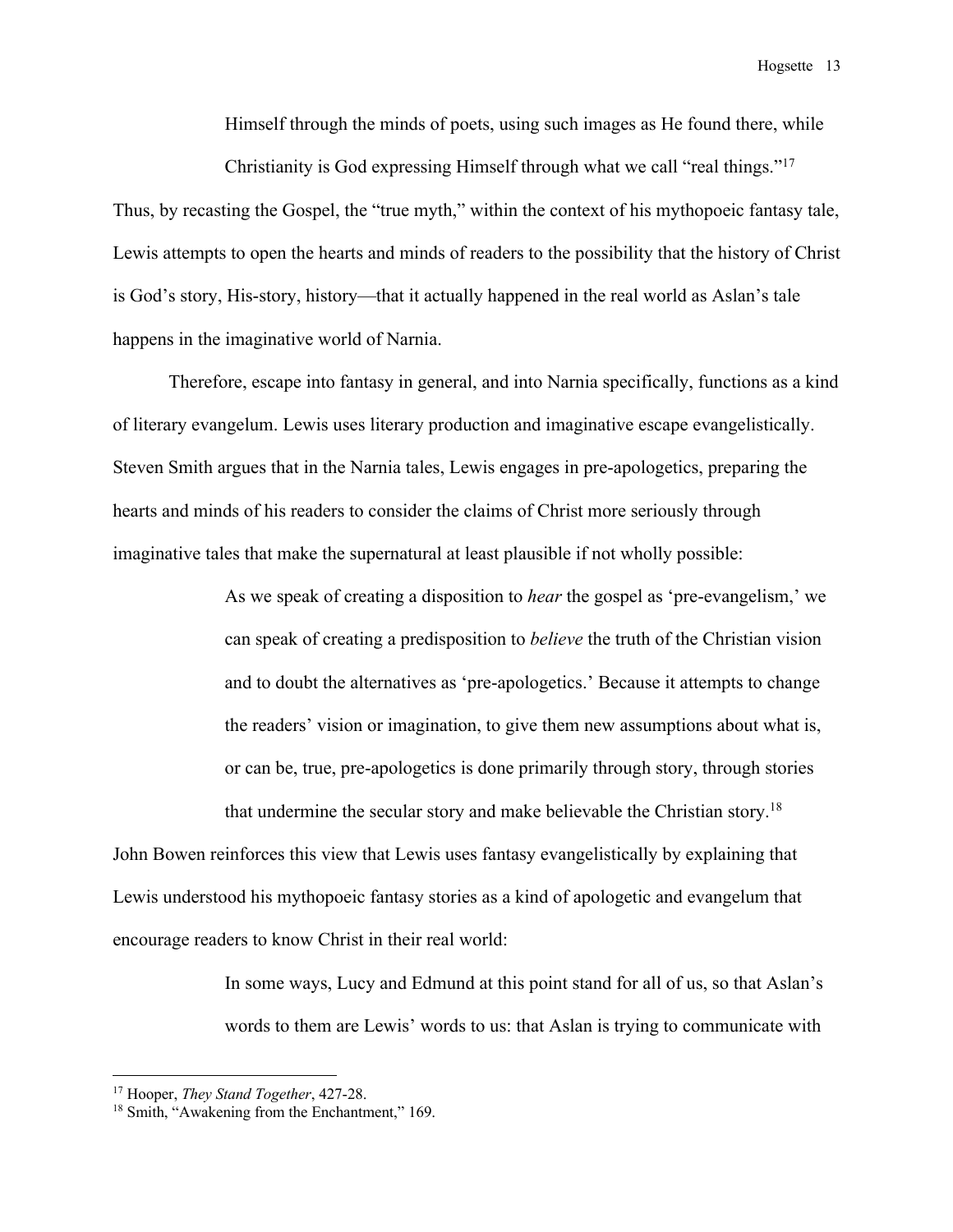us, to draw us to believe in him and pursue him to his land. Our job is to listen to the flashes of joy, and to follow. And hopefully our experience of Narnia will enable us to recognize where those flashes come from, and move towards their Source. . . . Lewis' intention is clear: that our knowledge of Aslan in Narnia should enrich our knowledge of Jesus in this world. …Lewis' concern is rather that our experience of Aslan in Narnia should give us a fresh understanding for who Jesus really was and is.<sup>19</sup>

Whatever readers eventually think of Lewis's fantasy tales, and whatever critics come to say about the larger thematic purposes of these charming and lasting stories, one thing is for certain: they cannot be dismissed as mere escapist fantasy that wastes the time and energies of readers. First and foremost, Lewis aimed to delight his readers with fascinating stories and engaging fantasy realms. Yet, he also sought to edify them intellectually and spiritually, fully believing that rationality and spirituality are not mutually exclusive. Drawing from his Inkling colleagues and the mythopoeic writers before him, namely George MacDonald whose *Phantastes* baptized Lewis's young imagination, Lewis uses fantasy escape as a mechanism by which readers, willingly or not, are encouraged to see the numinous within the material realities of daily life.

#### **Finding the Truth of Grace in Imaginative Fiction**

On the one hand, *The Lion, the Witch and the Wardrobe* presents readers with the classic fantasy trope of good versus evil, with the forces of good eventually emerging victorious over the oppressive designs of evil. It is easy to be swept away in the larger, external manifestations of this epic battle between good and evil such that we overlook the far more important battle

<sup>19</sup> Bowen, *Spirituality of Narnia*, 38-39.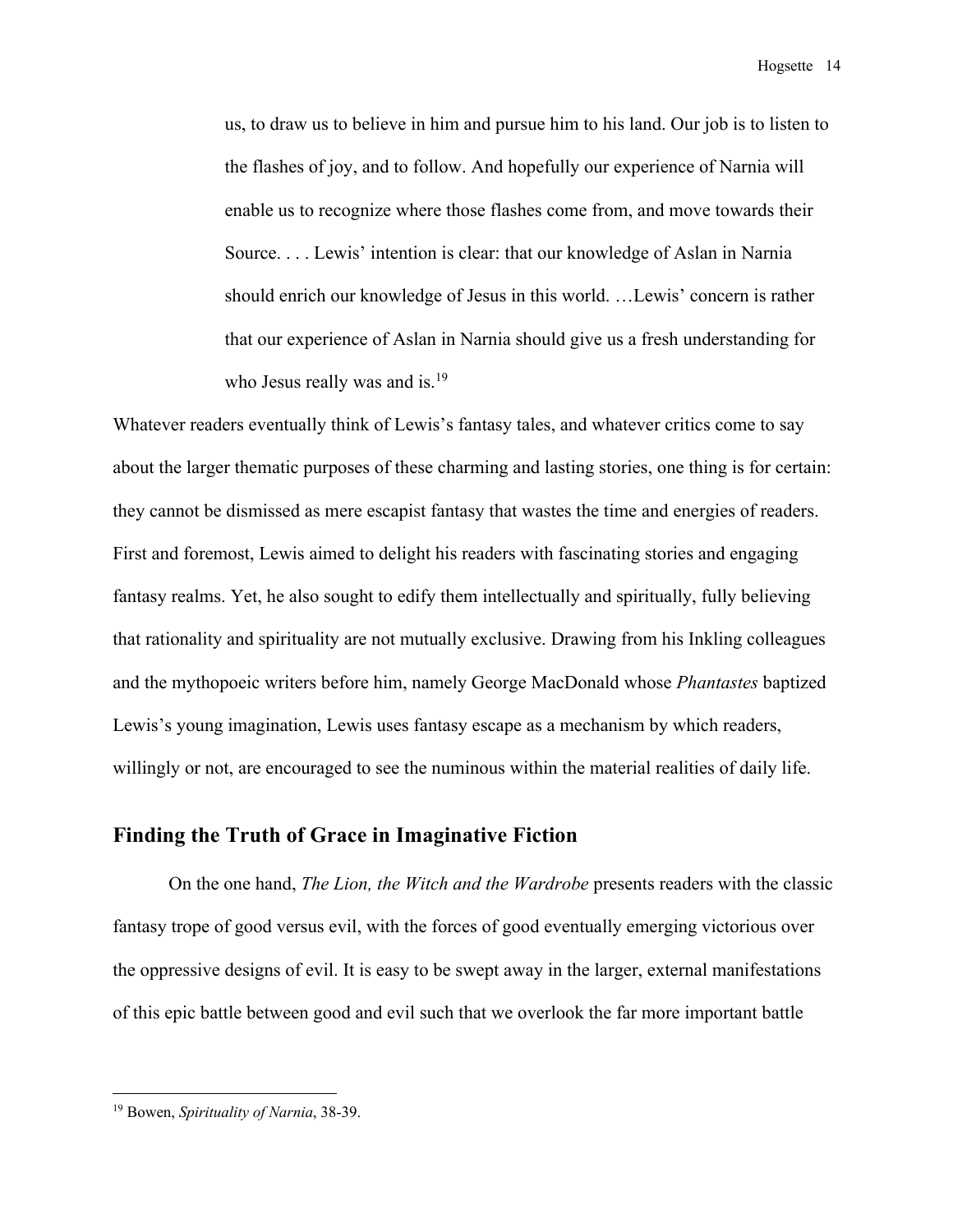Lewis explores: the internal struggle of sin within our own hearts and the righteous judgment we cannot escape. The main point of drawing readers imaginatively into Narnia is to give them a fictional encounter with the most fantastical mystery of all: the grace of God. Lewis's story presents us with fantasy events that ultimately point to a history that is fantastically true.

The doctrines of grace are a distinguishing feature of the Christian faith, for although other faith traditions may have notions of forgiveness that are based upon individual merit brought on by paying or working for forgiveness in one form or another or based upon pure chance or whim of the deity, grace is unique to the message of Christ and the biblical understanding of God. Grace is an undeserved gift; it is an act of kindness or mercy freely given to an undeserving individual. The person does not deserve it, did not earn it, and cannot expect it. Grace is not contingent upon the merit of the recipient, but rather, upon the love of the one offering it. Grace dances outside of karma, if you will. Grace breaks the cycle of sin, punishment, and death, and it brings the sinner into right relationship with God.

Lewis presents readers with many instances of Christian grace throughout the novel. For example, Lucy shows sincere grace toward Mr. Tumnus by forgiving him for his deceit and treachery.20 He does confess, repent, and ask for forgiveness, but Lucy is under no overt obligation to forgive him. She deserves justice, and he deserves punishment for his sin against her. Yet, out of grace, Lucy forgives him. She shows this same selfless grace toward her brother, Edmund, who maliciously lies about the existence of Narnia just to save his own pride and to hide his larger betrayal of aligning with the White Witch. When Lucy and Edmund return from Narnia and meet up with their siblings, Lucy is excited that she now has objective confirmation

<sup>20</sup> Lewis, *Lion*, 20-22.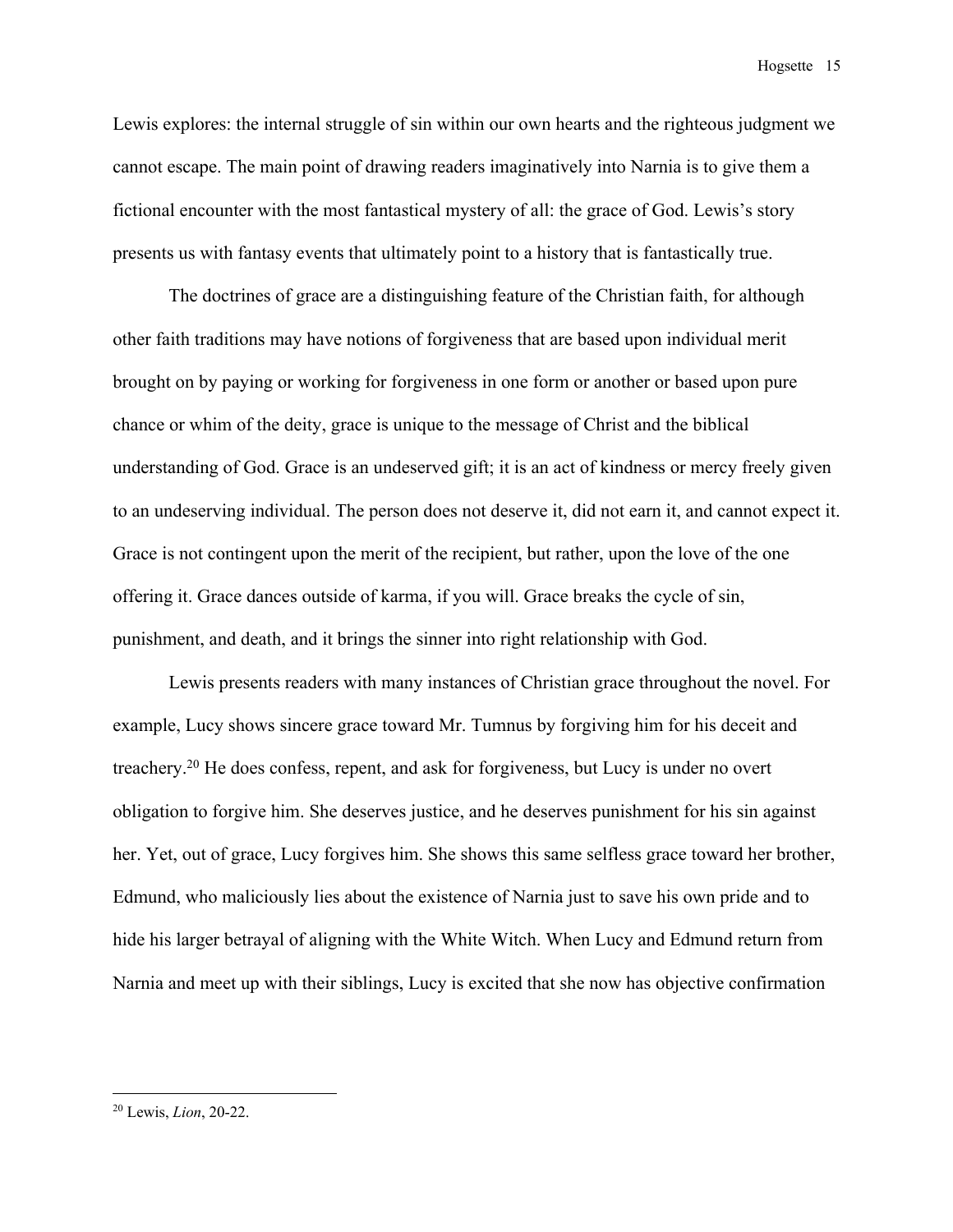of the existence of Narnia—Edmund has seen it too and can corroborate her story. Sadly, Edmund decides to lie:

> When Peter suddenly asked him the question he decided all at once to do the meanest and most spiteful think he could think of. He decided to let Lucy down.

"Tell us, Ed," said Susan.

And Edmund gave a very superior look as if he were far older than Lucy (there was really only a year's difference) and then a little snigger and said, "Oh, yes, Lucy and I have been playing—pretending that all her story about a country in the wardrobe is true. Just for fun, of course. There's nothing there really."21

Lucy is rightly upset, and she storms from the room in reasonable exasperation. Edmund's betrayal here is infuriating, and he doesn't even bother to apologize once they all go through the wardrobe together into Narnia and discover that he had been lying all along and that Lucy had been telling the truth. Instead, Edmund's pride ushers in even more horrendous sin, and he later betrays his siblings and the Beavers to the White Witch. That sin, on so many levels, is unforgivable, because not only did he betray his family, but he also betrayed the forces of Aslan; in other words, Edmund turned his back on God and sided with the forces of evil. Despite his great sin, Aslan's troops show mercy and rescue him from the Witch. Aslan forgives him and has a private spiritual talk, after which Edmund apologizes to his siblings and repents of his evil behavior. With encouragement from Aslan, the others forgive Edmund as well.<sup>22</sup> In each of these instances, the wrongdoer deserves punishment, but out of grace, Mr. Tumnus and Edmund receive forgiveness and acceptance.

<sup>21</sup> *Ibid*., 44-45.

<sup>22</sup> *Ibid*., 136-39.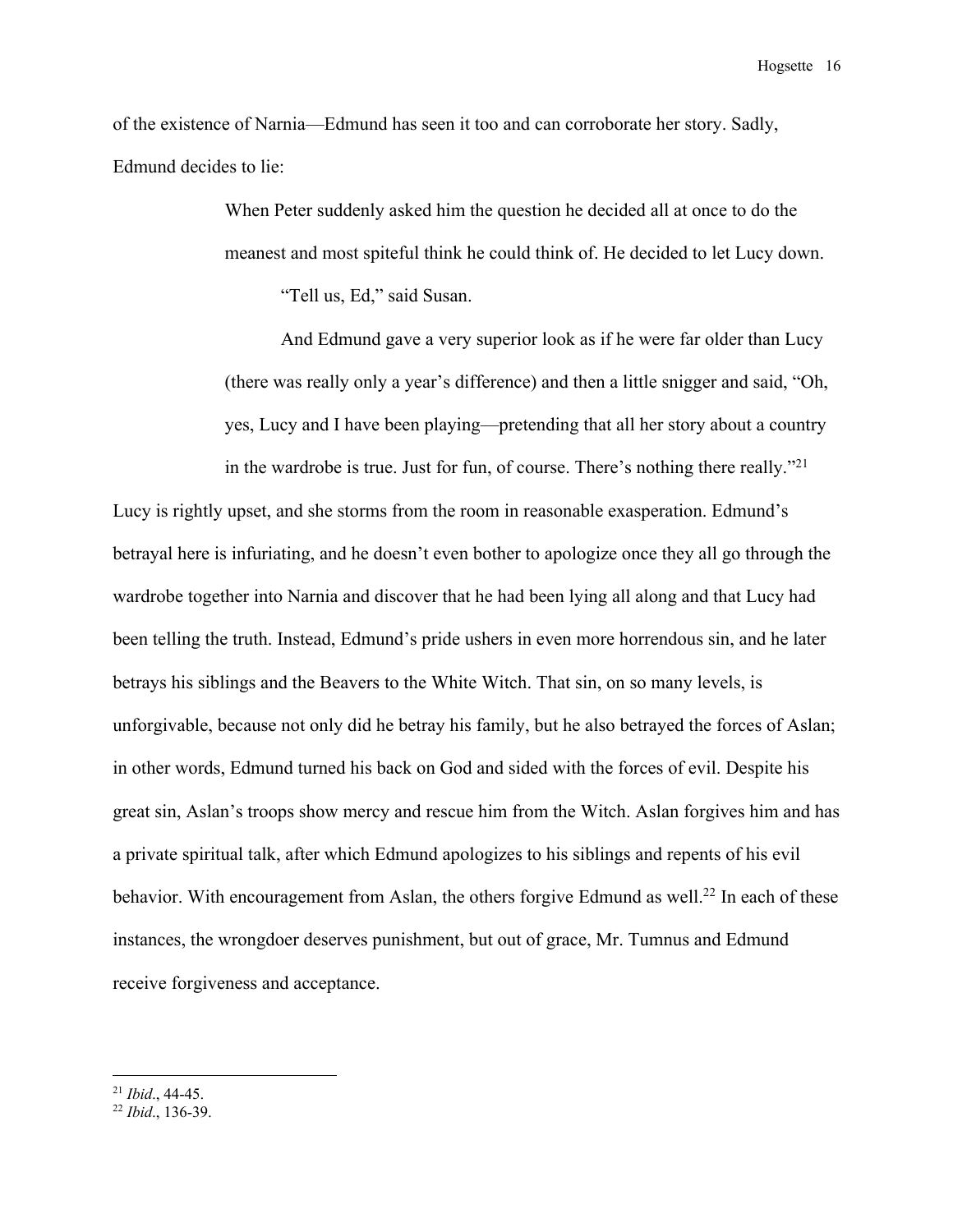Lewis illustrates the centrality of mercy, grace, and forgiveness to Christian teaching, faith, and practice. But why must the followers of Christ show grace in their own lives? Why must there be forgiveness in this life? Christians are to show grace and forgiveness because Christ shows it to them; there is grace in the effect (the created order) because there is Grace in the first cause (God himself who brought the universe and this created order into existence). The ultimate expression of God's grace is His self-sacrifice on the cross in the person of Jesus Christ. On the cross, the innocent Christ took the righteous judgment of God the Father upon himself, standing in as a substitute for His people (for all who believe in Him), becoming the propitiation or the satisfaction of God's holy and righteous wrath against evil and sin, and redeeming His people thus saving them from the penalty of their sin—death. In the crucifixion, God's divine characteristics of holiness, righteousness, and justice are integrated, without contradiction or diminishment, with his qualities of grace, mercy, and love.<sup>23</sup> Herein lies the main distinctive of Christianity, and Lewis uses mythopoeic fantasy to illustrate these core doctrinal truths of the faith.

Aslan reveals the truth of grace and forgiveness by laying down his own life, serving as a fantastical typological agent for the very person of Jesus Christ. According to Jay Ruud, Lewis's scholarship and reading in late medieval and early renaissance literature informs his own literary production, namely, the degree to which he used typological literary devices popular in medieval literature in his own stories. Ruud argues that the best way to understand the character of Aslan and the significance of his self-sacrifice is typologically, and the theological nature of Aslan's sacrifice is best understood in terms of medieval Christian doctrines of atonement: "This divine romp that satisfies all spiritual hunger or weariness is the restored right relationship with God. As

<sup>23</sup> For more information on the theological significance of Christ's crucifixion, see Stott, *Cross of Christ* and Hogsette, *E-mails to a Young Seeker*, 149-56.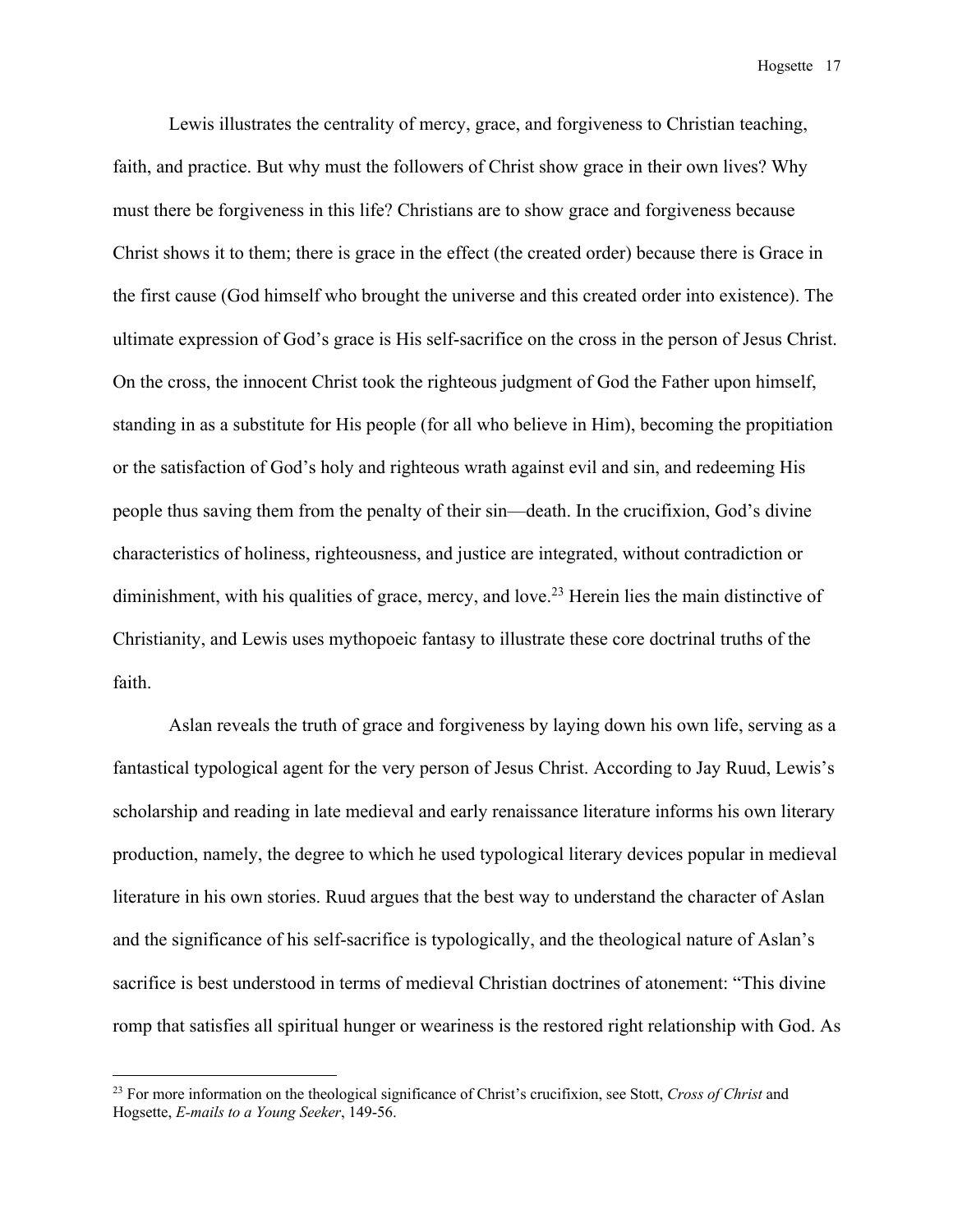Christ's sacrifice satisfies God's justice and restores man's relationship with God, so Aslan's sacrifice has restored the children in Narnia, and his romp with them, like his sacrifice itself, demonstrates his love and compassion—what Anselm saw as the motivation for Christ's actions."24 While his good friend Tolkien did not dare write a character that typologically represents the incarnation of God the father in the human person of Christ, Lewis boldly translates Christ's incarnation and atoning self-sacrifice into the Lion-King of Narnia who willingly submits his innocent life to the White Witch as ransom for the guilty and as satisfaction of the moral law (the Deeper Magic), thus using mythopoeic fantasy to introduce new readers to the person of Christ or to represent Christ to other readers who may know of him but may not quite understand him. Here is the very heart of Lewis's literary evangelum.

Thus, the greatest picture of grace, and its relation to love, is Aslan's selfless sacrifice. Edmund violates the clear moral law, the Deep Magic, and as the Witch rightly notes, he must pay the price for that violation with his life. That is the law, and justice must be served, for without following the moral law there can be no true justice. However, Aslan knows the Deeper Magic:

> [T]hough the Witch knew the Deep Magic, there is a magic deeper still which she did not know. Her knowledge goes back only to the dawn of time. But if she could have looked a little further back, into the stillness and the darkness before Time dawned, she would have read there a different incantation. She would have known that when a willing victim who had committed no treachery was killed in a traitor's stead, the Table would crack and Death would start working backward.25

<sup>24</sup> Ruud, "Aslan's Sacrifice," 21. 25 Lewis, *Lion*, 163.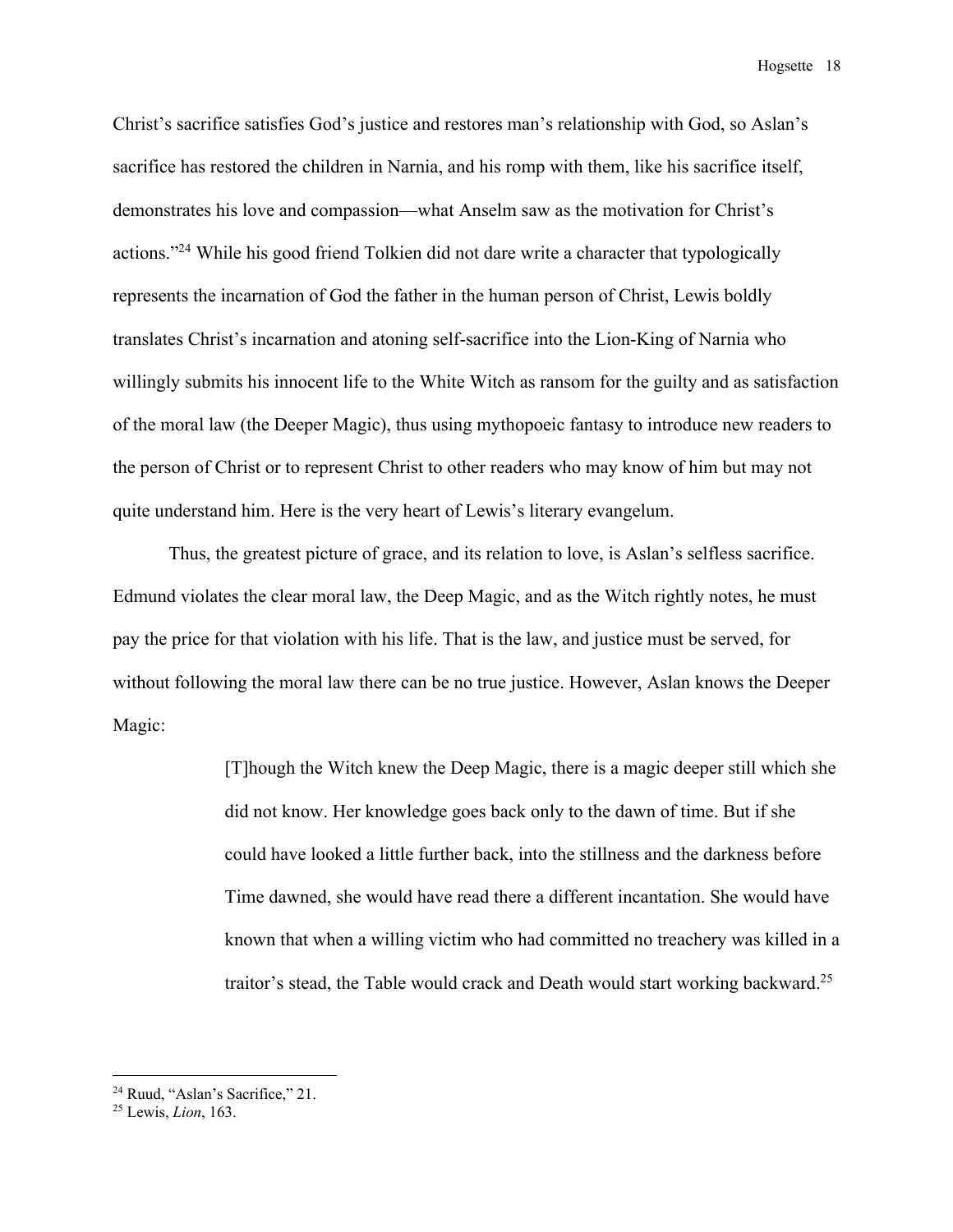Aslan's self-sacrifice satisfies the justice of the law, the Deep Magic, and it ushers in the reality of mercy and grace through divine love, which is the full expression of the Deeper Magic. This grace will save Edmund's life and satisfy justice required by the law. Does Edmund deserve this? No. He rightly deserves punishment, justice. But, Aslan gives this gift to him out of selfless love, and thus this ultimate act of grace is also an ultimate act of love, echoing Christ's teaching that the greatest act of love is for a man to lay down his life for his friends (John 15:13), a divine love that Christ expresses on the cross when he lays down his life to save His people (those who believe in Him).

Here is the clear expression of Lewis's imaginative pre-apologetics or evangelistic writing: he is illustrating and explaining simply (though not simplistically) Christ's atoning death and resurrection unto life. Just as Christ was flogged and scourged, humiliated, crucified unto death, and then raised to new life, Aslan is tormented, humiliated, sacrificed unto death on the Table of the Law (what a powerful image), and brought back to life. The Table upon which Aslan is killed breaks and he comes back to life, symbolizing in Christian theology how Christ's atoning death on the cross broke the bonds of the Law, meaning that those who put their faith in Christ are no longer found guilty under the Law of God. Rather, Christ has paid that penalty, for all who believe, past, present, and future. We get a glimpse of the wide effect of this atoning work when the followers of Aslan who have been turned to stone by the Witch are brought back to life again, as Aslan triumphantly breathes the breath of life into them and they spring back to full health and vibrant life.<sup>26</sup> This is a wondrous mythopoeic picture of divine grace.

<sup>&</sup>lt;sup>26</sup> *Ibid.*, 167-69. For further discussion of how Lewis illustrates the Christian creedal belief that Christ entered into Hell and freed those bound there, see Clark, "Redemption Story," 23, and Hinton, "'Deeper Magic,'" 56.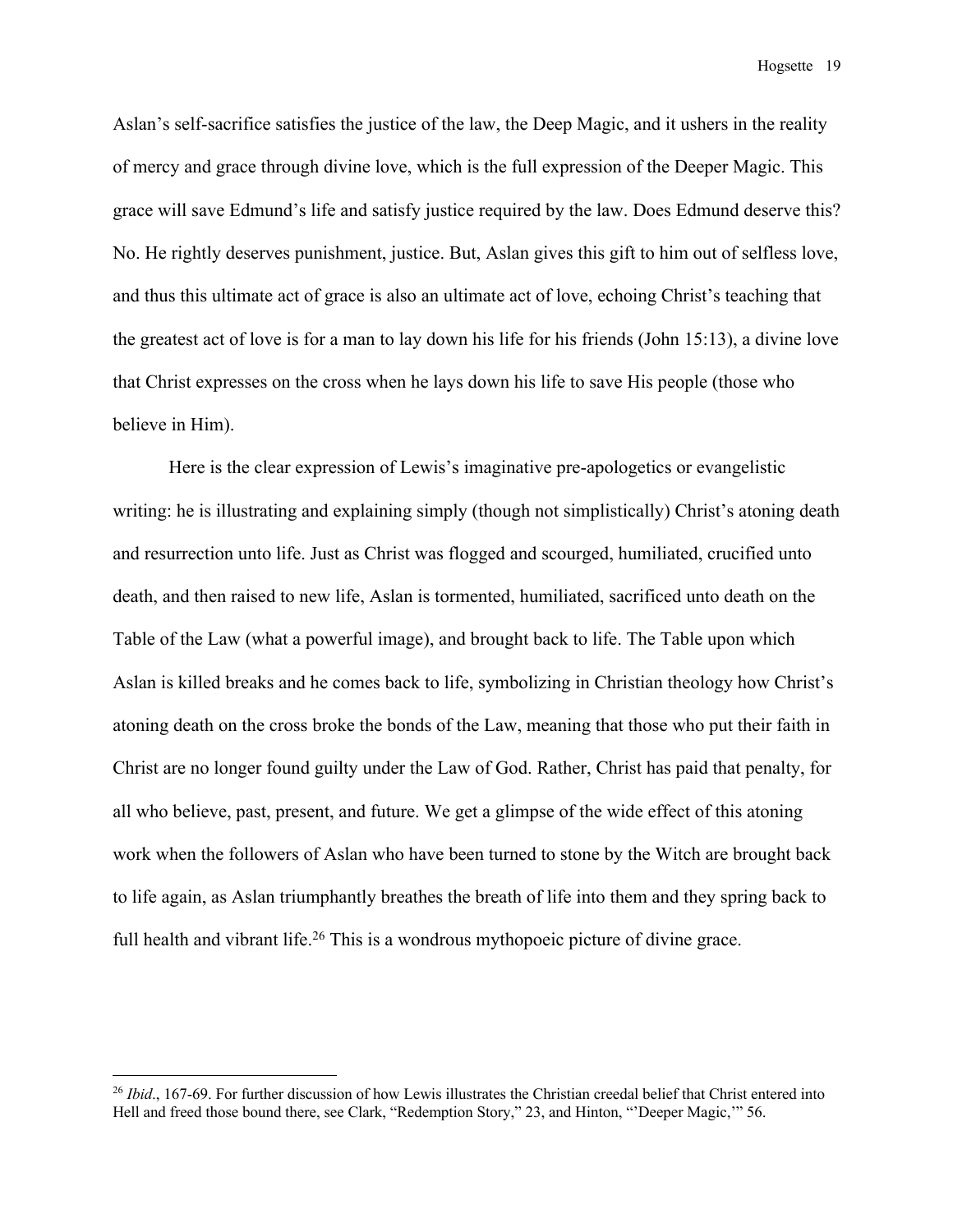### **The Logic of Belief: Fantasy and the Rationale for Faith**

Lewis was one of the leading Christian apologists of the early twentieth century, providing logical and historical defenses of the Christian faith. In his mind, faith and reason go hand in hand; he did not believe in a blind, uninformed, ignorant faith. Rather, he held to a faith that was rooted in evidence and sound logical thinking, and he encouraged believers and nonbelievers to consider the truth claims of Christ from the realms of logic and reason, in addition to personal spiritual experience. Lewis argued convincingly in his many apologetic books and essays that no matter what worldview people hold, be it theistic, atheistic, agnostic, pantheistic, naturalistic, or whatever, everyone has faith in something. The question for Lewis was in what does a person hold his or her faith, and is that particular faith reasonable.

All worldviews have philosophical presuppositions from which to begin, and Lewis sought to explain if these presuppositions were reasonable to hold or not. Truth claims about the origins of the universe, the meaning of life, the nature of existence, the foundations of morality, and the fate of life after death, according to Lewis, should all be tested in terms of logic, evidence, and lived experience. Early in the novel, the veracity of the existence of Narnia becomes Lucy's central truth claim that must be tested and verified. The only problem at first is that Lucy is the only child to find and have an adventure in this magical land when she mysteriously passes through the fantastical wardrobe. Upon her return, she is excited to share her adventures, but none of the other children believe her: the story is just too fantastic, and no one else experienced it with her to verify her claim. In a material world where no one normally has such experiences, it's reasonable for the others to think she is just imagining things and having a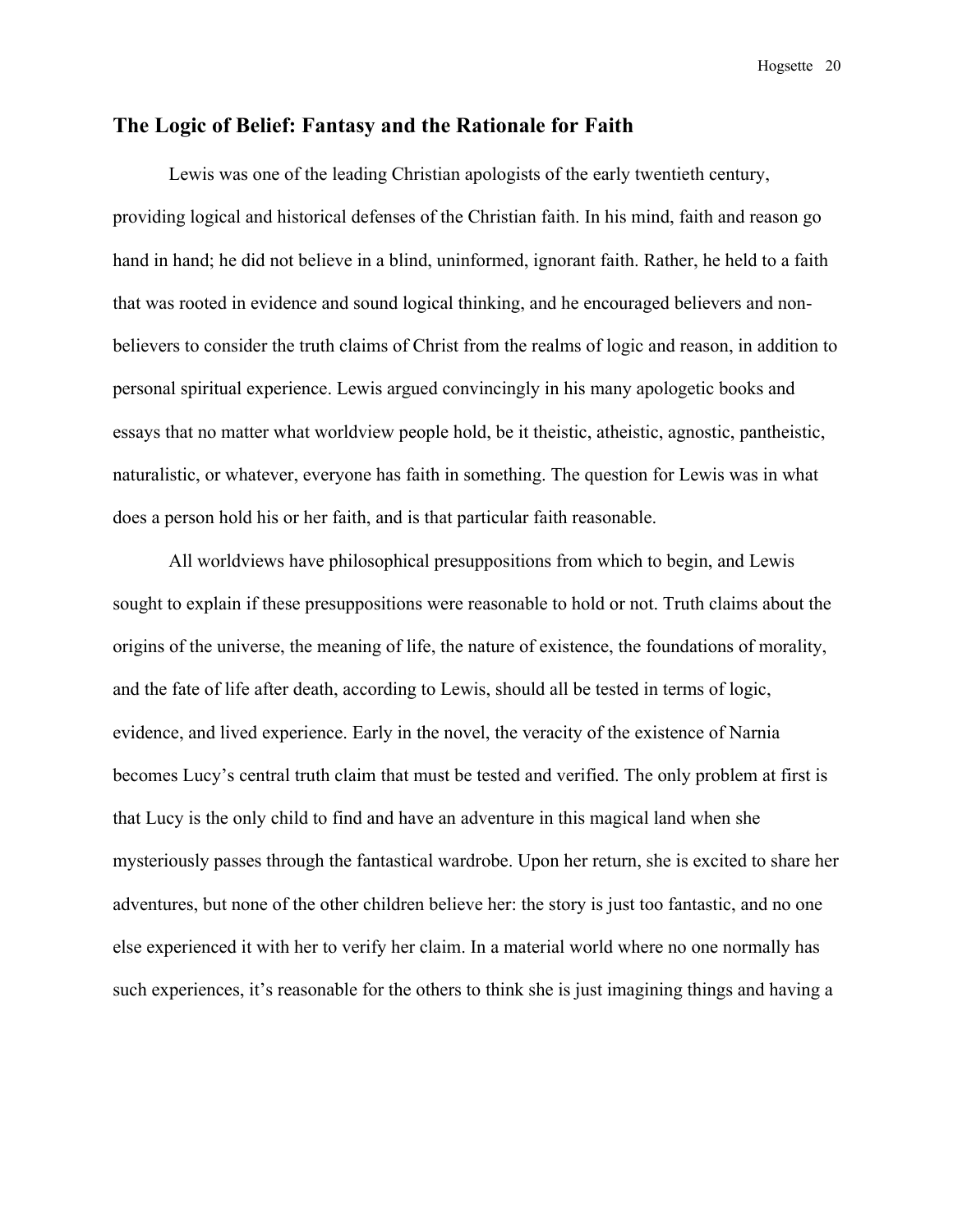bit of fun, but when she insists Narnia is real and becomes upset when no one believes her, they become reasonably concerned about her mental and emotional wellbeing.<sup>27</sup>

Lucy needs multiple attestation or independent verification to convince the others that Narnia exists and that she had an adventure there. If one person has a fantastical experience, it can be explained as a subjective dream or hallucination (note this is a possible explanation but not necessarily a refutation of the experience). In the very least, it is simply one person's experience and no one can really refute it or confirm it. Either way, there is no good reason to trust that this extraordinary event actually occurred. However, if someone else experiences the same thing, and then others beyond that witness the extraordinary events, then there is multiple, independent verification, and there is greater reason to trust the events happened. Lucy almost got this independent verification when Edmund finds himself mysteriously transported to the land of Narnia, but upon returning to the real world, he lied, further infuriating Lucy and further vexing the other children.<sup>28</sup> Who is telling the truth? How can the children know?

Leave it to the quirky Professor Kirk to solve these logical problems through the use of abductive logic, or the argument to the best explanation. In this logical method, which is commonly used in the sciences, investigators start with various possible explanations for a phenomenon, and then test each of them, ruling them out one by one until left with the best possible explanation. That conclusion is held until more information or evidence is found to encourage embracing a different possible explanation. Peter and Susan come to Professor Kirk because they are concerned that Lucy seems to be lying about Narnia, and he shocks them: "How do you know,' he asked, 'that your sister's story is not true?"<sup>29</sup> Professor Kirk then

<sup>27</sup> Lewis, *Lion*, 24-25.

<sup>28</sup> *Ibid*., 44-46.

<sup>29</sup> *Ibid*., 47.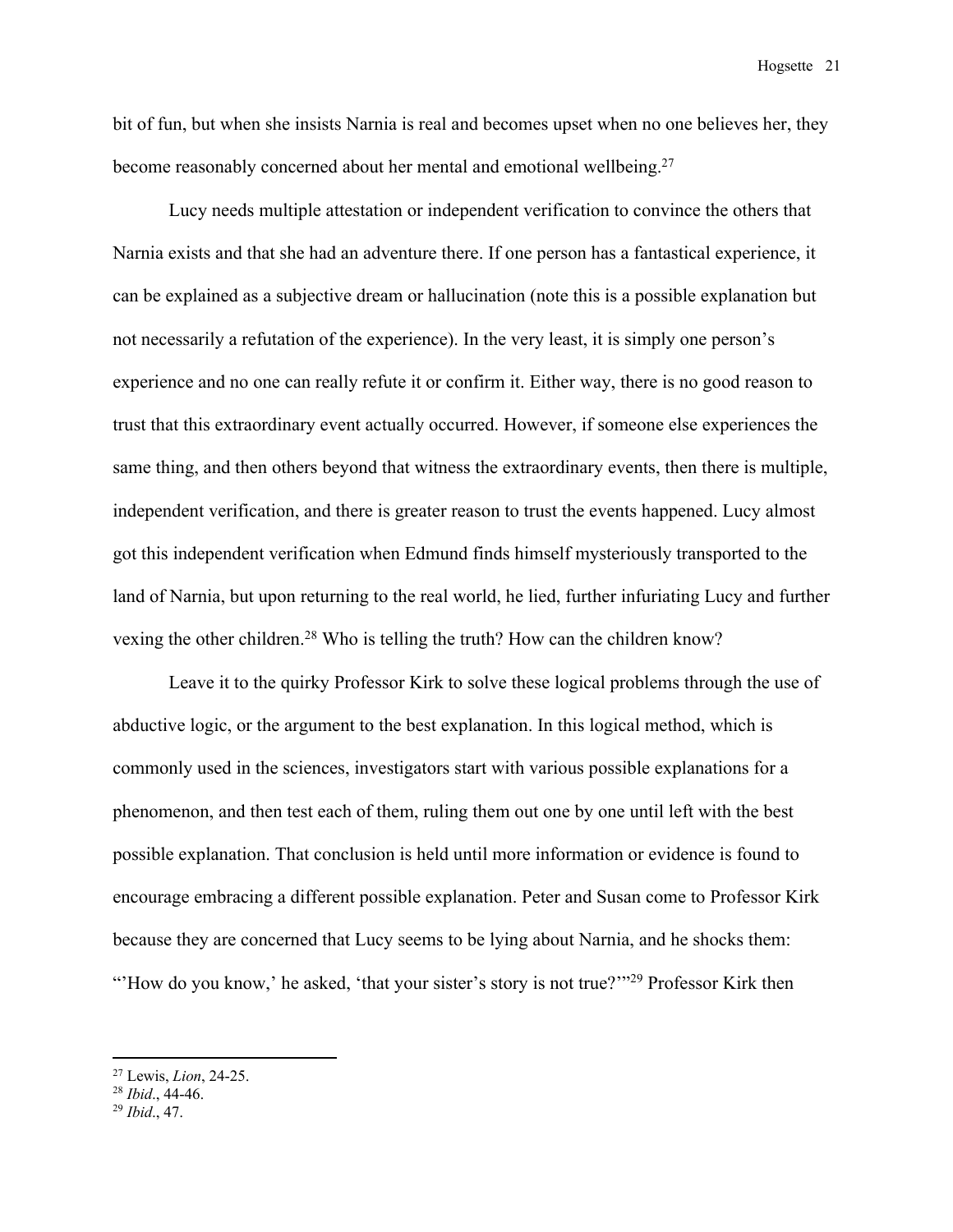explains that Lucy is either lying, she is insane, or she is telling the truth and thus Narnia exists. He determines that she is most likely not lying, because Edmund is the one who normally lies. He then clarifies that she is most likely not insane because none of her other behaviors suggest mental illness. Thus, barring any other explanation, she must be telling the truth. Narnia exists.<sup>30</sup>

Note that this scene is the fictional application of Lewis's famous liar, lunatic, or Lord defense of the claims of Christ. In *Mere Christianity* Lewis argued that we cannot view Christ simply as a good moral teacher: he is either a liar, a lunatic, or he is Lord God as he claimed to be. If Christ is lying then he is not a good man and not a good moral teacher. Nothing in history, Lewis notes, suggests Christ was lying. If Christ were a lunatic then why consider him a good moral teacher? Lewis further notes that there isn't historical evidence enough to suggest Christ was insane. By ruling out these two options, Lewis argues that we are left with the final option: Christ is Lord, he is God, he is who he claimed to be.<sup>31</sup> While one may choose not to believe this, one cannot say that the conclusion is based on ignorance or blind faith. Lewis uses stringent rules of logic supported by historical evidence to arrive at this conclusion.

Just as many people in Lewis's day, especially other academics, could not believe that an Oxford don would speak this way about the claims of Christ and the teachings of historic Christianity, Susan and Peter are dumfounded by Professor Kirk's candid assertion that, based upon logic, Lucy may very well be telling the truth. Until more evidence presents itself, logic suggests that they believe Lucy's claims. Ultimately, this logic is upheld, because more evidence eventually is revealed when the rest of the children find their way to Narnia as well, thus providing sufficient multiple attestation to confirm Lucy's story and to affirm the reality and

<sup>30</sup> *Ibid.*, 47-50.

<sup>31</sup> Lewis, *Mere Christianity*, 47-52.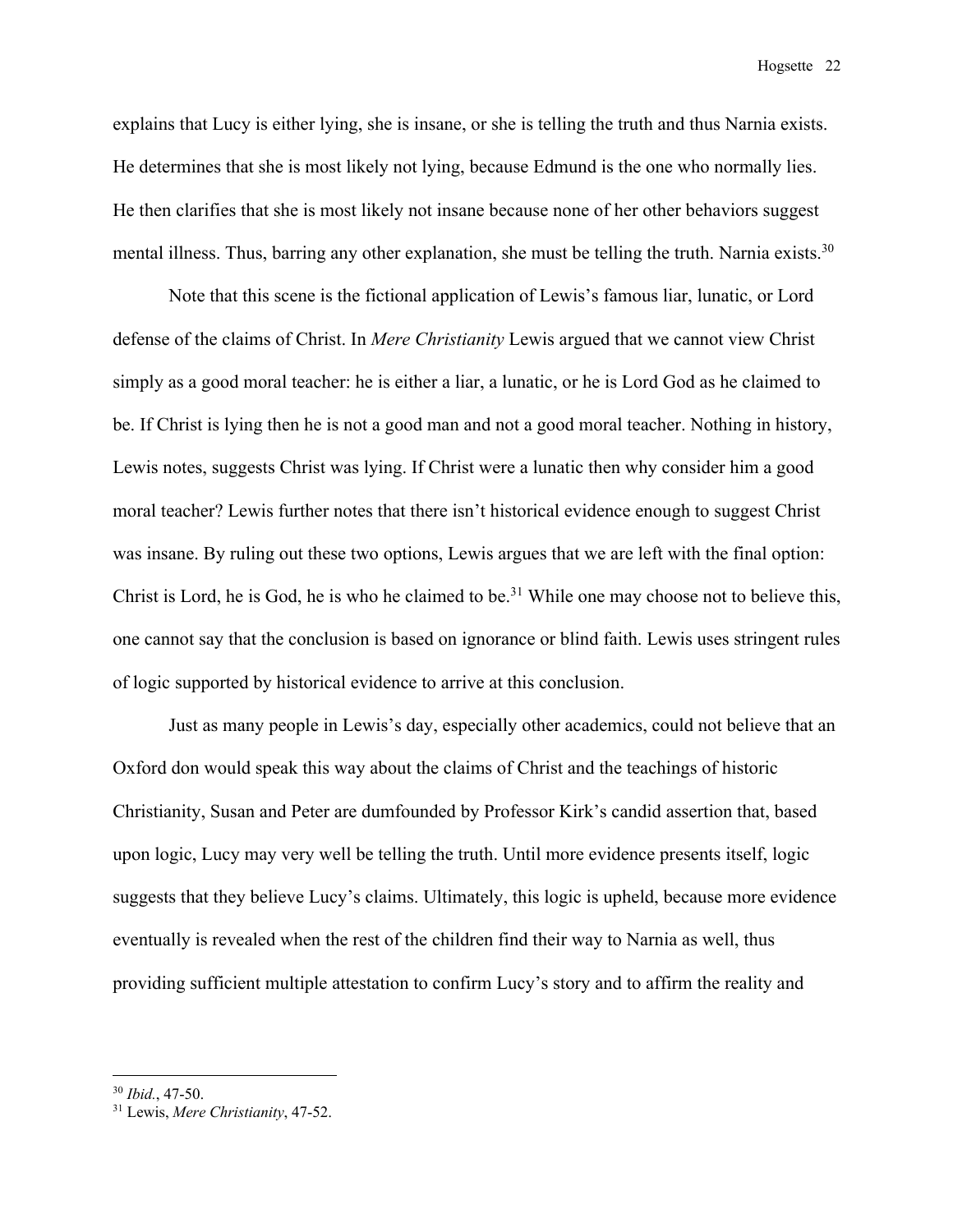existence of Narnia. Their faith is now substantiated, and the logic of Efland confirmed: Narnia does exist just as Lucy said it did.

Through this magical tale, Lewis reminds us that faith in the supernatural, in the reality of God as the divine First Cause who brought our material world into existence, who superintends our world and our lives, and who established a moral law by which we can better live our lives and enjoy relationship with God and our fellow humans, this faith, Lewis confirms, is a reasonable faith. It is not mere blind faith in the unknowable or mere hope in wish fulfillment. Indeed, on some level, one must believe in order to see, but throughout his life and work as a Christian thinker and writer, Lewis shows us all that one need not check one's rational mind at the door when entering into the hallowed ground of faith in Christ.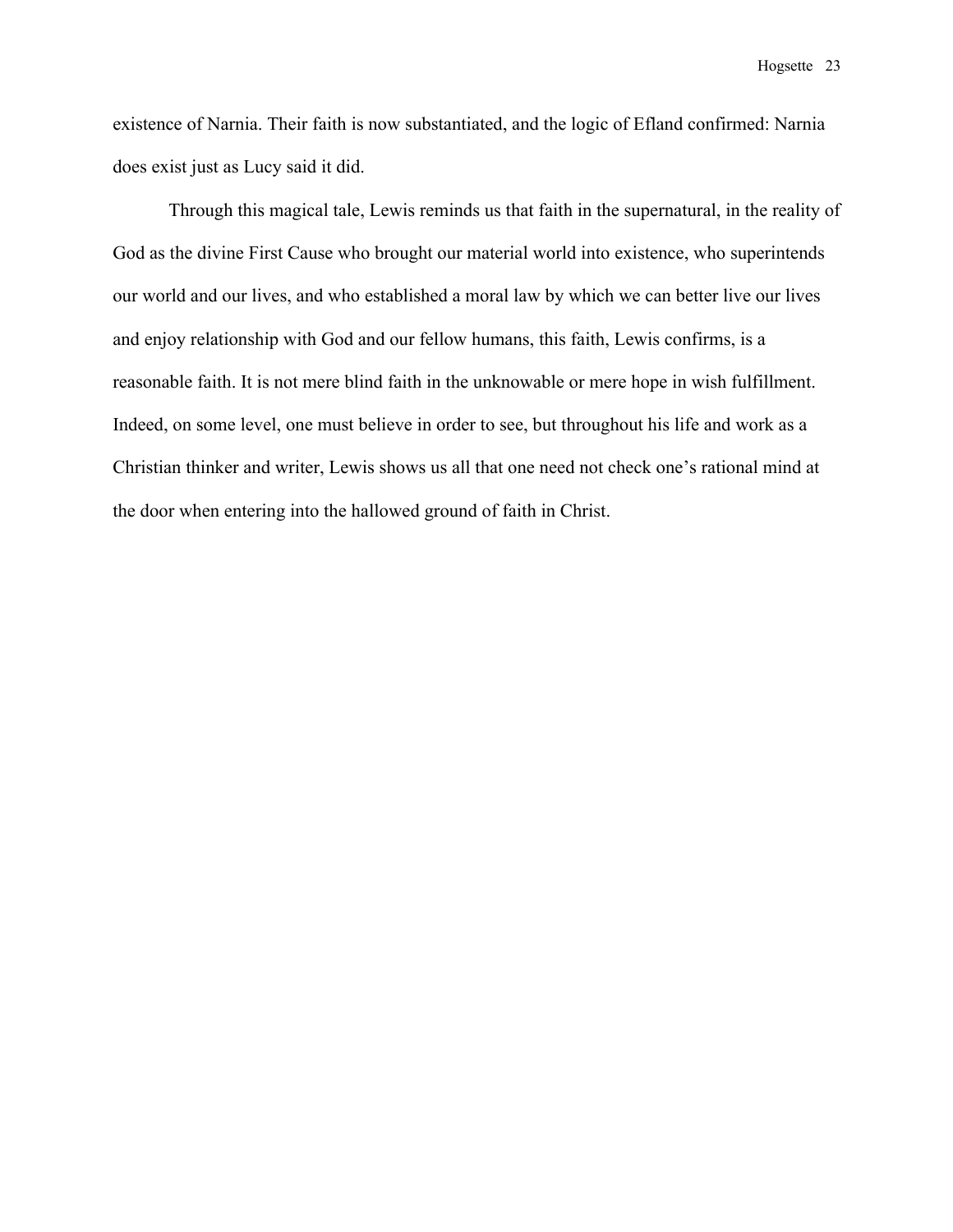#### Bibliography

- Bowen, John P. *The Spirituality of Narnia: The Deeper Magic of C. S. Lewis*. Vancouver: Regent College Publishing, 2009.
- Clark, David G. "The Redemption Story in the Fiction of C. S. Lewis. Part I: The Redemption Story in *The Lion, the Witch and the Wardrobe*." *The Lamp-post* 25, no. 1 (2001): 20-24.
- Duriez, Colin. "The Romantic Writer: Lewis's Theology of Fantasy." In Mills, *Pilgrim's Guide*, 98-110.
- Green, Roger Lancelyn and Walter Hooper. *C. S. Lewis: A Biography*. New York: Harcourt Brace Jovanovich, 1974.
- Hinton, Marvin. "'Deeper Magic': Allusions in *The Lion, the Witch, and the Wardrobe*." *The Lamp-post* 26, no. 314 (2002): 50-57.
- Hogsette, David S. *E-mails to a Young Seeker: Exchanges in Mere Christianity*. Eugine, OR: Wipf and Stock, 2011.
- Hooper, Walter, ed. *They Stand Together: The Letters of C. S. Lewis to Arthur Greeves (1914- 1963)*. New York: Macmillan, 1979.
- Jacobs, Alan. *The Narnian: The Life and Imagination of C. S. Lewis*. New York: HarperCollins, 2005.
- Lewis, C. S. *The Lion, the Witch and the Wardrobe*. New York: HarperTrophy, 1978.
- ———. *Mere Christianity*. New York: HarperCollins, 2001.
- ———. *Of Other Worlds: Essays and Stories*. Edited by Walter Hooper. New York: Harcourt, Brace & World, 1966.
- Mitchell, Christopher W. "Bearing the Weight of Glory: The Cost of C. S. Lewis's Witness." In Mills, *Pilgrim's Guide*, 3-14.